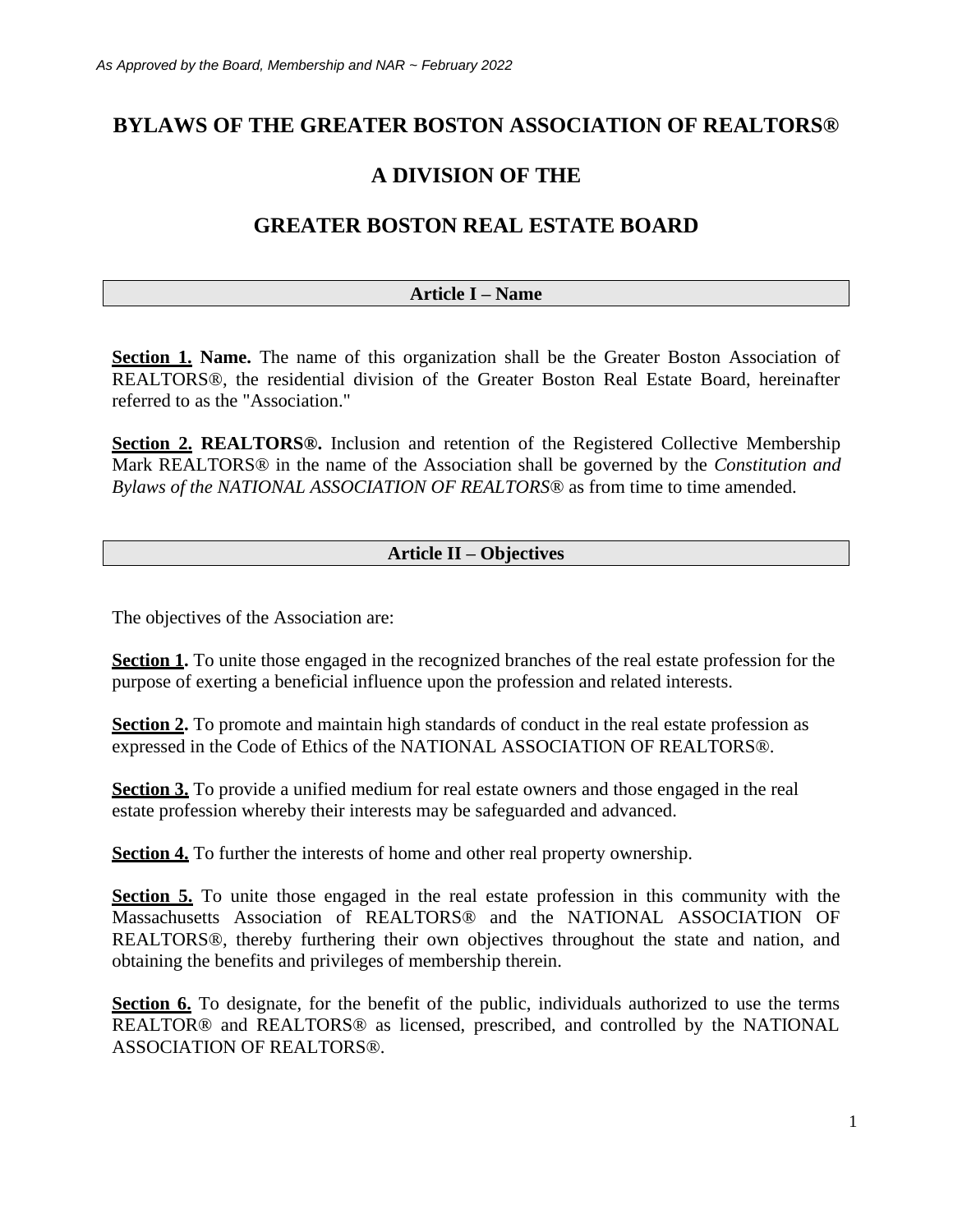## **Article III – Jurisdiction**

Section 1. The territorial jurisdiction of the Association as a Member of the NATIONAL ASSOCIATION OF REALTORS® is:

The Association shall be comprised of five regions, each of which may be represented on the Board of Directors by a Regional Director, with the jurisdictional composition consisting of the following communities:

**Central Middlesex:** Acton, Bedford, Boxboro, Concord, Hudson, Lexington, Lincoln, Maynard, Stow, Sudbury, Wayland, and Weston;

**Eastern Middlesex:** Burlington, Malden, Medford, Melrose, North Reading, Reading, Stoneham, Wakefield, Wilmington, Winchester, and Woburn;

**Metro Boston:** Arlington, Belmont, Boston, Brookline, Cambridge, Chelsea, Dedham, Everett, Milton, Newton, Revere, Somerville, Waltham, Watertown, and Winthrop;

**Metro West:** Ashland, Dover, Framingham, Holliston, Hopkinton, Medfield, Medway, Millis, Natick, Needham, Sherborn, and Wellesley**;**

**Southern Norfolk:** Avon, Bellingham, Canton, Foxboro, Franklin, Mansfield, Norfolk, Norwood, Randolph, Sharon, Stoughton, Walpole, Westwood, and Wrentham.

**Section 2.** Territorial jurisdiction is defined to mean:

The right and duty to control the use of the terms REALTOR® and REALTORS®, subject to the conditions set forth in these Bylaws and those of the NATIONAL ASSOCIATION OF REALTORS®, in return for which the Association agrees to protect and safeguard the property rights of the National Association in the terms.

## **Article IV – Membership**

**Section 1.** There shall be seven classes of members, as follows:

**(a) REALTOR® Members.** REALTOR® Members, whether primary or secondary shall be:

(1) Individuals who, as sole proprietors, partners, corporate officers, or branch office managers, are engaged actively in the real estate profession, including buying, selling, exchanging, renting or leasing, managing, appraising for others for compensation,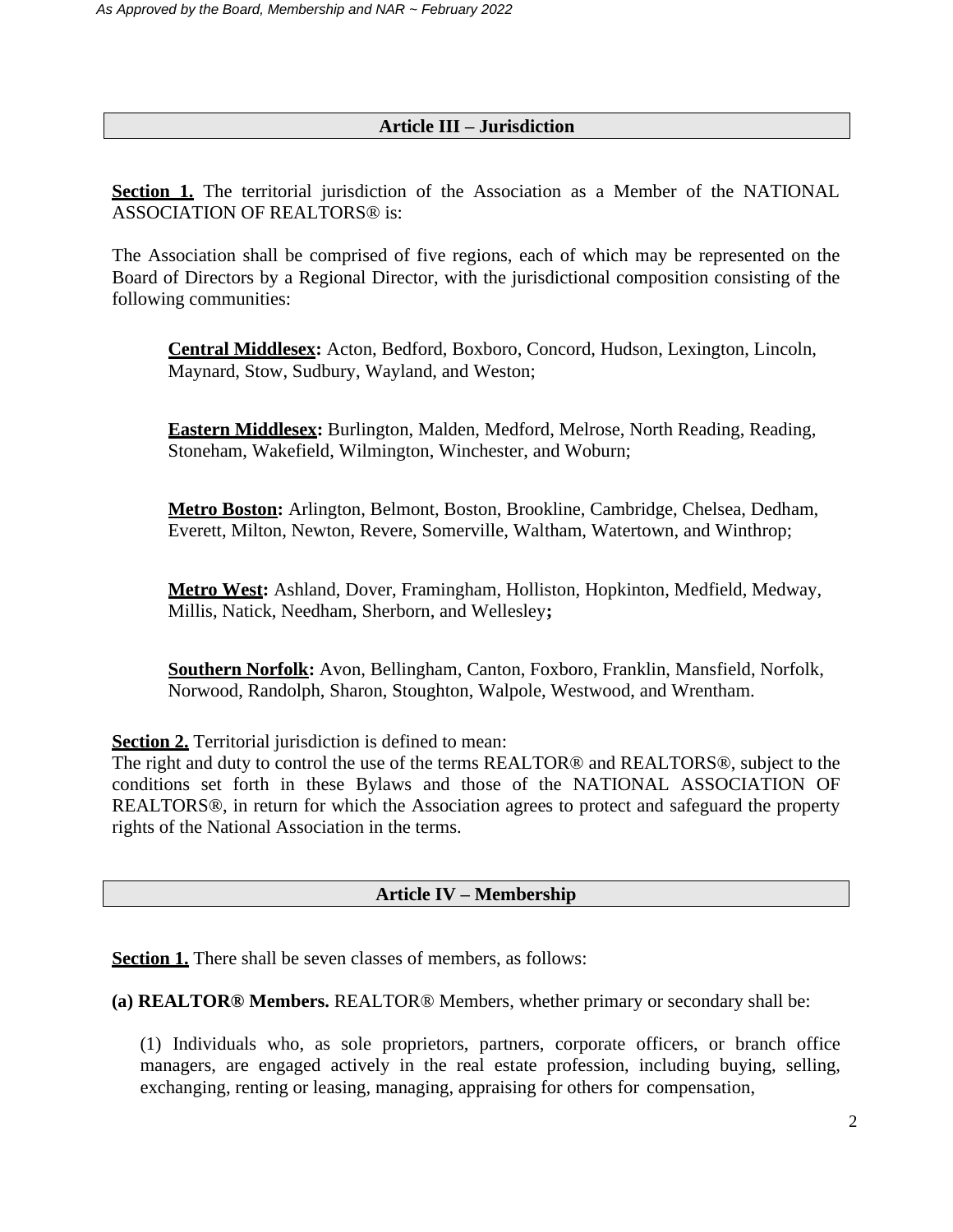counseling, building, developing or subdividing real estate, and who maintain or are associated with an established real estate office in the state of Massachusetts or a state contiguous thereto. All persons who are partners in a partnership, or all officers in a corporation who are actively engaged in the real estate profession within the state or a state contiguous thereto shall qualify for REALTOR® membership only, and each is required to hold REALTOR® membership (except as provided in the following paragraph) in an association of REALTORS® within the state or a state contiguous thereto, unless otherwise qualified for Institute Affiliate membership, as described in Section 1(b) of Article IV.

In the case of a real estate firm, partnership, or corporation, whose business activity is substantially all commercial, only those principals actively engaged in the real estate business in connection with the same office, or any other offices within the jurisdiction of the Association in which one of the firm's principals holds REALTOR® membership, shall be required to hold REALTOR® membership unless otherwise qualified for Institute Affiliate membership, as described in Section 1(b) of Article IV.

(2) Individuals who are engaged in the real estate profession other than as sole proprietors, partners, corporate officers, or branch office managers and are associated with a REALTOR® member and meet the qualifications set out in Article V.

(3) Franchise REALTOR® Membership. Corporate officers (who may be licensed or unlicensed) of a real estate brokerage franchise organization with at least one hundred fifty (150) franchisees located within the United States, its insular possessions and the commonwealth of Puerto Rico, elected to membership pursuant to the provisions in the NAR *Constitution and Bylaws*. Such individuals shall enjoy all of the rights, privileges, and obligations of REALTOR® membership (including compliance with the Code of Ethics) except: obligations related to association-mandated education, meeting attendance, or indoctrination classes or other similar requirements; the right to use the term REALTOR® in connection with their franchise organization's name; and the right to hold elective office in the local association, state association, and National Association.

(4) Primary and Secondary REALTOR® Members. An individual is a primary member if the Association pays state and National dues based on such member. An individual is a secondary member if state and National dues are remitted through another association. One of the principals in a real estate firm must be a designated REALTOR® member of the Association in order for licensees affiliated with the firm to select the Association as their "primary" association.

(5) Designated REALTOR® Members. Each firm (or office in the case of firms with multiple office locations) shall designate in writing one REALTOR® member who shall be responsible for all duties and obligations of membership, including the obligation to arbitrate pursuant to Article 17 of the Code of Ethics and the payment of Association dues as established in Article X of the Bylaws. The "Designated REALTOR®" must be a sole proprietor, partner, corporate officer, or branch office manager acting on behalf of the firm's principal(s), and must meet all other qualifications for REALTOR® membership established in Article V, Section 2 of the Bylaws.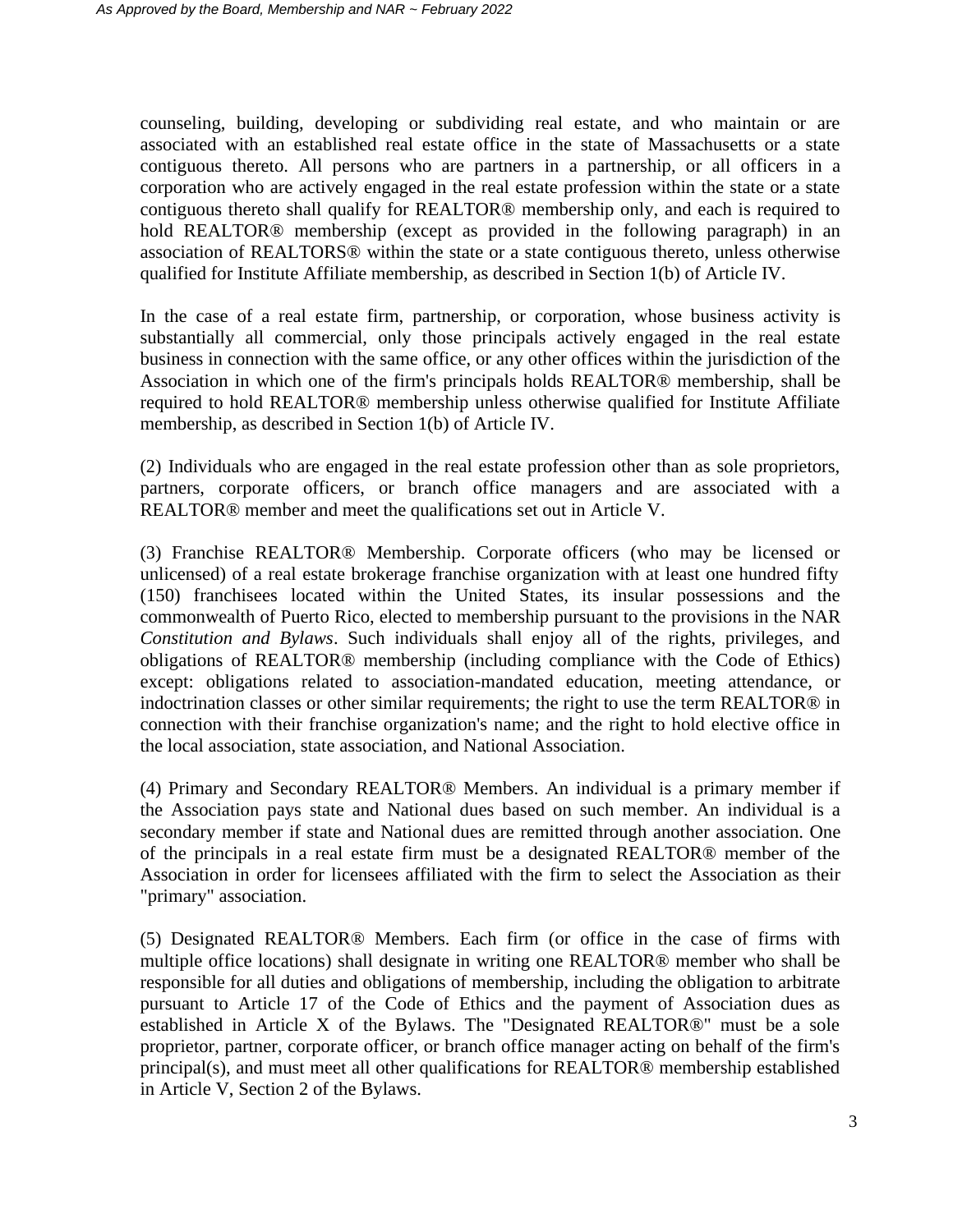**(b) Institute Affiliate Members.** Institute Affiliate members shall be individuals who hold a professional designation awarded by an Institute, Society, or Council affiliated with the NATIONAL ASSOCIATION OF REALTORS<sup>®</sup> that addresses a specialty area other than residential brokerage or individuals who otherwise hold a class of membership in such Institute, Society, or Council that confers the right to hold office. Any such individual, if otherwise eligible, may elect to hold REALTOR® membership, subject to payment of applicable dues for such membership.

**(c) Affiliate Members.** Affiliate members shall be real estate owners and other individuals or firms who, while not engaged in the real estate profession as defined in paragraphs (a) or (b) of this section, have interests requiring information concerning real estate and are in symphony and consistent with the objectives of the Association.

**(d) Public Service Members.** Public Service members shall be individuals who are interested in the real estate profession as employees of or affiliated with educational, public utility, governmental, or other similar organizations, but are not engaged in the real estate profession on their own account or in association with an established real estate business.

**(e) Honorary Members.** Honorary members shall be individuals not engaged in the real estate profession who have performed notable service for the real estate profession, for the Association, or for the public.

**(f) Student Members.** Student members shall be individuals who are seeking an undergraduate or graduate degree with a specialization or major in real estate at institutions of higher learning, and who have completed at least two years of college and at least one college-level course in real estate, but are not engaged in the real estate profession on their own account or not associated with an established real estate office.

**(g) Life Member.** Life Members shall be any member of the Board who has had membership in good standing for not less than ten (10) years, has had the privilege of identifying himself or herself as a REALTOR for not less than thirty (30) years, and is elected by the Board of Directors to Life Membership in recognition of outstanding and effective service to the Board.

**(i) REALTOR® Emeritus.** Any person who has held membership in the National Association as a REALTOR®, REALTOR-ASSOCIATE®, or a combination of both, for a cumulative period of 40 years in one or more Associations of REALTORS® is eligible for REALTOR® Emeritus status, or as modified from time to time by the National Association of REALTORS®.

To be considered for life membership, individuals must apply and hold a current real estate salesperson or broker's license from the Commonwealth of Massachusetts; have held membership in the REALTOR® organization for a minimum of 30 years, including continuous membership in good standing with the Greater Boston Association of REALTORS® (GBAR) for no less than 10 years; and must be able to demonstrate at least 10 years of volunteer service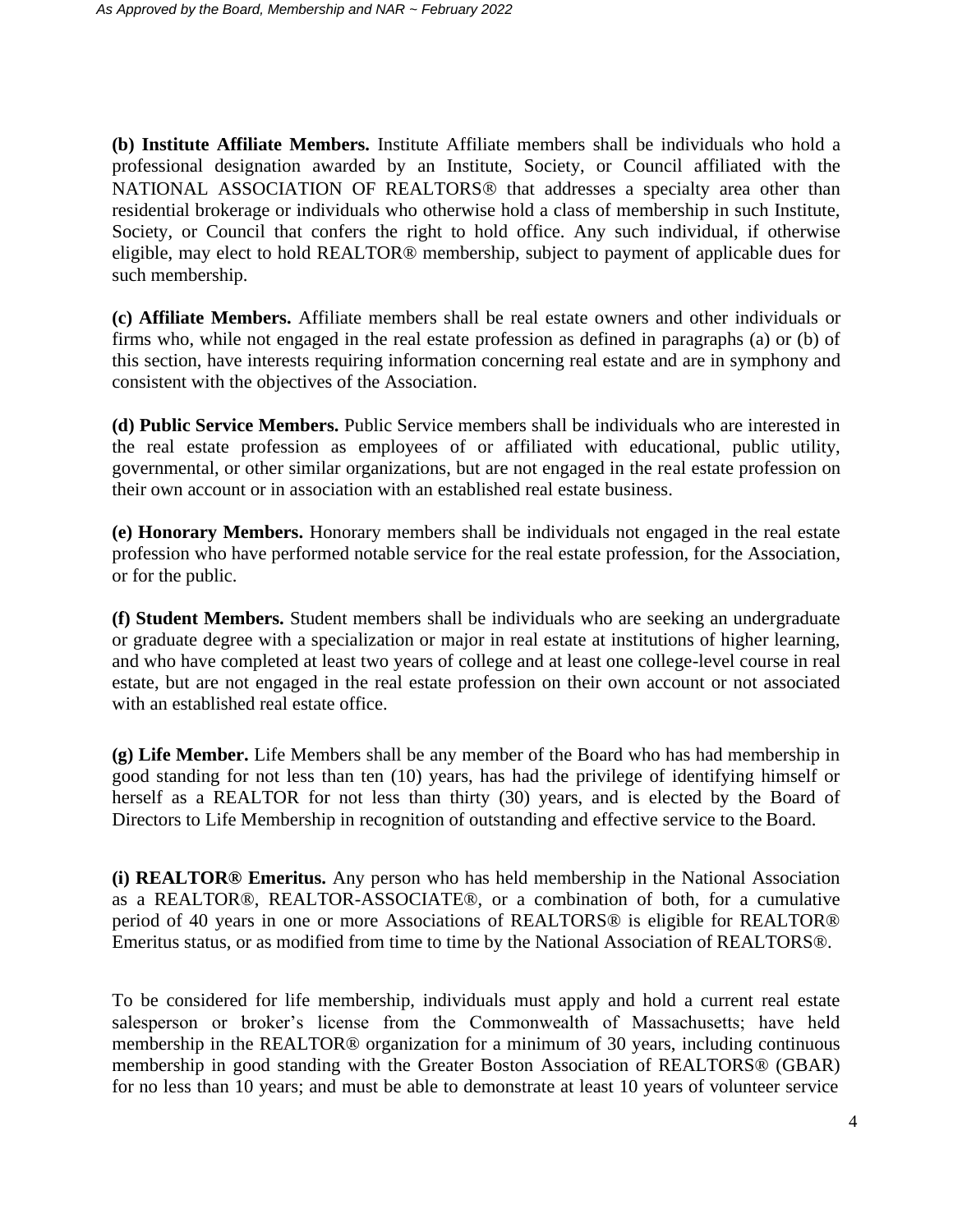to GBAR. Documented volunteer service shall be defined as participation as a GBAR director or member of a GBAR committee, task force, presidential advisory group; or acting as a representative of GBAR on the board of directors or a committee, task force or presidential advisory group of the Greater Boston Real Estate Board, Massachusetts Association of REALTORS® and/or National Association of REALTORS®.

### **Section 2. Privileges of REALTOR® Members**

REALTOR® members, whether primary or secondary, in good standing are entitled to vote and to hold elective office in the association, and may use the term REALTOR®. For purposes of this section, the term "good standing" means the member satisfies the "Obligations of REALTOR® Members", is current with all financial and disciplinary obligations to the association and MLS, has completed any new member requirements, and complies with NAR's trademark rules.

## **Section 3. Obligation of REALTOR® Members**

It shall be the duty and responsibility of every REALTOR® member of this association to safeguard and promote the standards, interests, and welfare of the association and the real estate profession, and to protect against conduct that may cause a lack of public confidence in the real estate profession or in REALTORS®. REALTOR® members also must abide by the governing documents and policies of the association, the State Association, and the NATIONAL ASSOCIATION OF REALTORS® as well as the Code of Ethics of the NATIONAL ASSOCIATION OF REALTORS®, including the duty to mediate and arbitrate controversies arising out of real estate transactions as specified by Article 17 of the Code of Ethics, and in accordance with the procedures set forth in the Code of Ethics and Arbitration Manual. Every REALTOR® member shall maintain a high level of integrity and adhere to the association's membership criteria. Any violent act or threat of violence to person or property, hateful conduct, or acts of moral turpitude impacting the public shall not be tolerated and may be cause for disciplinary action, up to and including termination of membership.

#### **Article V -- Qualification and Election**

## **Section 1. Application**

(a) An application for membership shall be made in such manner and form as may be prescribed by the board of directors and made available to anyone requesting it. The application form shall contain among the statements to be signed by the applicant (1) that applicant agrees as a condition to membership to thoroughly familiarize himself/herself with the Code of Ethics of the NATIONAL ASSOCIATION OF REALTORS®, the Constitutions, Bylaws, and Rules and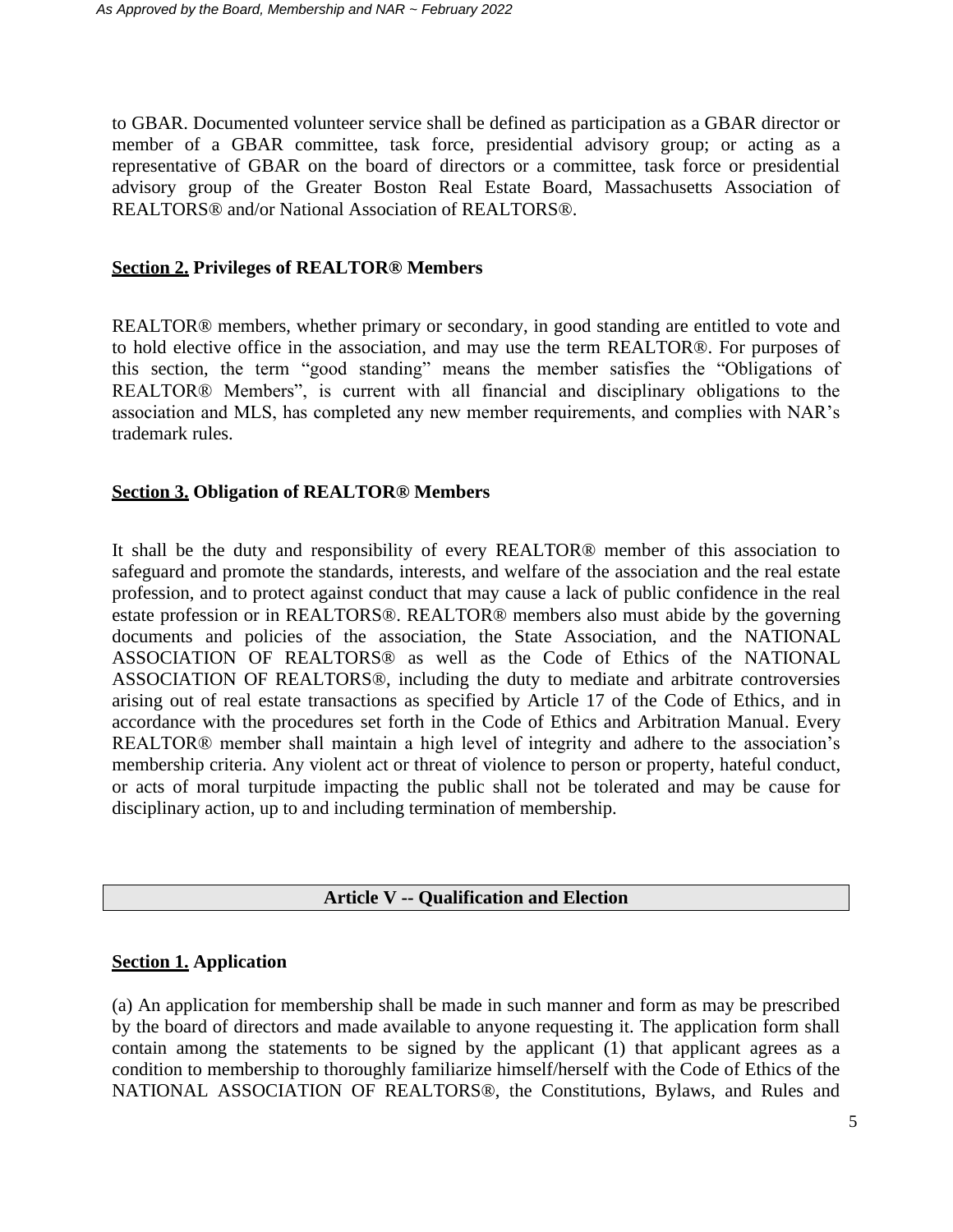Regulations of the Association, the State and National Associations, and if elected a member, will abide by the Constitutions and Bylaws and Rules and Regulations of the Association, State and National Associations and, if a REALTOR® member, will abide by the Code of Ethics of the NATIONAL ASSOCIATION OF REALTORS®, including the obligation to arbitrate controversies arising out of real estate transactions as specified by Article l7 of the Code of Ethics, and as further specified in the *Code of Ethics and Arbitration Manual* of the NATIONAL ASSOCIATION OF REALTORS®, as from time to time amended, and (2) that applicant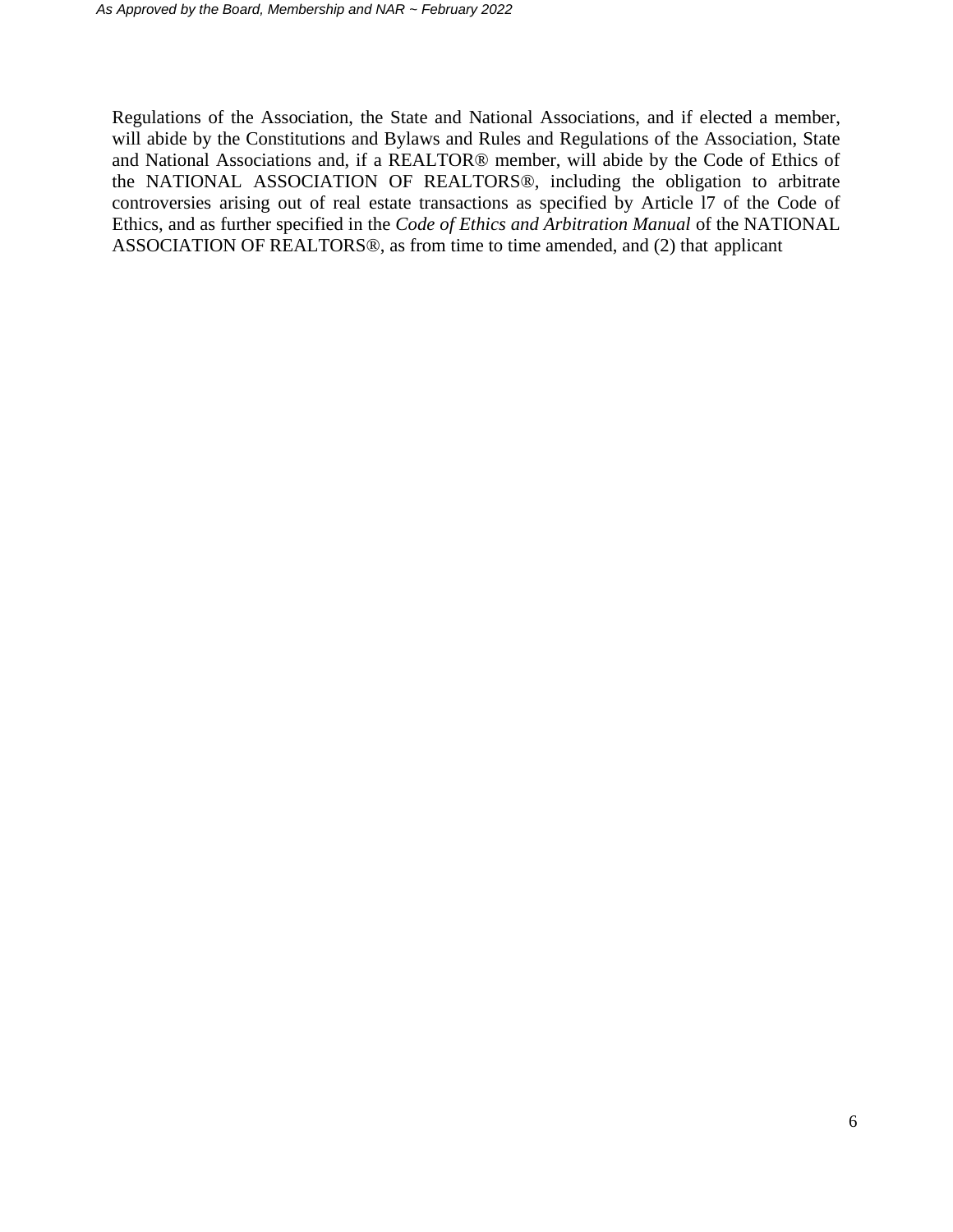consents that the Association, through its membership committee or otherwise, may invite and receive information and comment about applicant from any member or other persons, and that applicant agrees that any information and comment furnished to the Association by any person in response to the invitation shall be conclusively deemed to be privileged and not form the basis of any action for slander, libel, or defamation of character. The applicant shall, with the form of application, have access to a copy of the Bylaws, Constitution, Rules and Regulations, and Code of Ethics referred to above.

## **Section 2. Qualifications**

(a) An applicant for REALTOR® membership who is a sole proprietor, partner, corporate officer, or branch office manager of a real estate firm shall supply evidence satisfactory to the Association, through its membership committee or otherwise, that he/she is actively engaged in the real estate profession, and maintains a current, valid real estate broker's or salesperson's license or is licensed or certified by an appropriate state regulatory agency to engage in the appraisal of real property, has a place of business within the state or a state contiguous thereto (unless a secondary member), agrees to complete a course of instruction covering the Bylaws and rules and regulations of the Association, the Bylaws of the State Association, and the *Constitution and Bylaws* and Code of Ethics of the NATIONAL ASSOCIATION OF REALTORS®, and shall pass such reasonable and nondiscriminatory written examination thereon, as may be required by the membership committee, and shall agree that if elected to membership, he/she will abide by such *Constitution*, Bylaws, rules and regulations, and Code of Ethics.

(b) Individuals who are actively engaged in the real estate profession other than as sole proprietors, partners, corporate officers, or branch office managers, in order to qualify for REALTOR® membership, shall at the time of application be associated either as an employee or as an independent contractor with a designated REALTOR® member of the Association or a designated REALTOR® member of another association (if a secondary member) and must maintain a current, valid real estate broker's or salesperson's license or be licensed or certified by an appropriate state regulatory agency to engage in the appraisal of real property, shall complete a course of instruction covering the Bylaws and rules and regulations of the Association, the Bylaws of the State Association, and the *Constitution and Bylaws* and Code of Ethics of the NATIONAL ASSOCIATION OF REALTORS®, and shall pass such reasonable and nondiscriminatory written examinations thereon, as may be required by the membership committee, and shall agree in writing that if elected to membership he/she will abide by such *Constitution*, Bylaws, rules and regulations, and the Code of Ethics.

(c) The Association will also consider the following in determining an applicant's qualifications for REALTOR® membership:

- 1. All final findings of Code of Ethics violations and violations of other membership duties in any other association within the past three (3) years
- 2. Pending ethics complaints (or hearings)
- 3. Unsatisfied discipline pending
- 4. Pending arbitration requests (or hearings)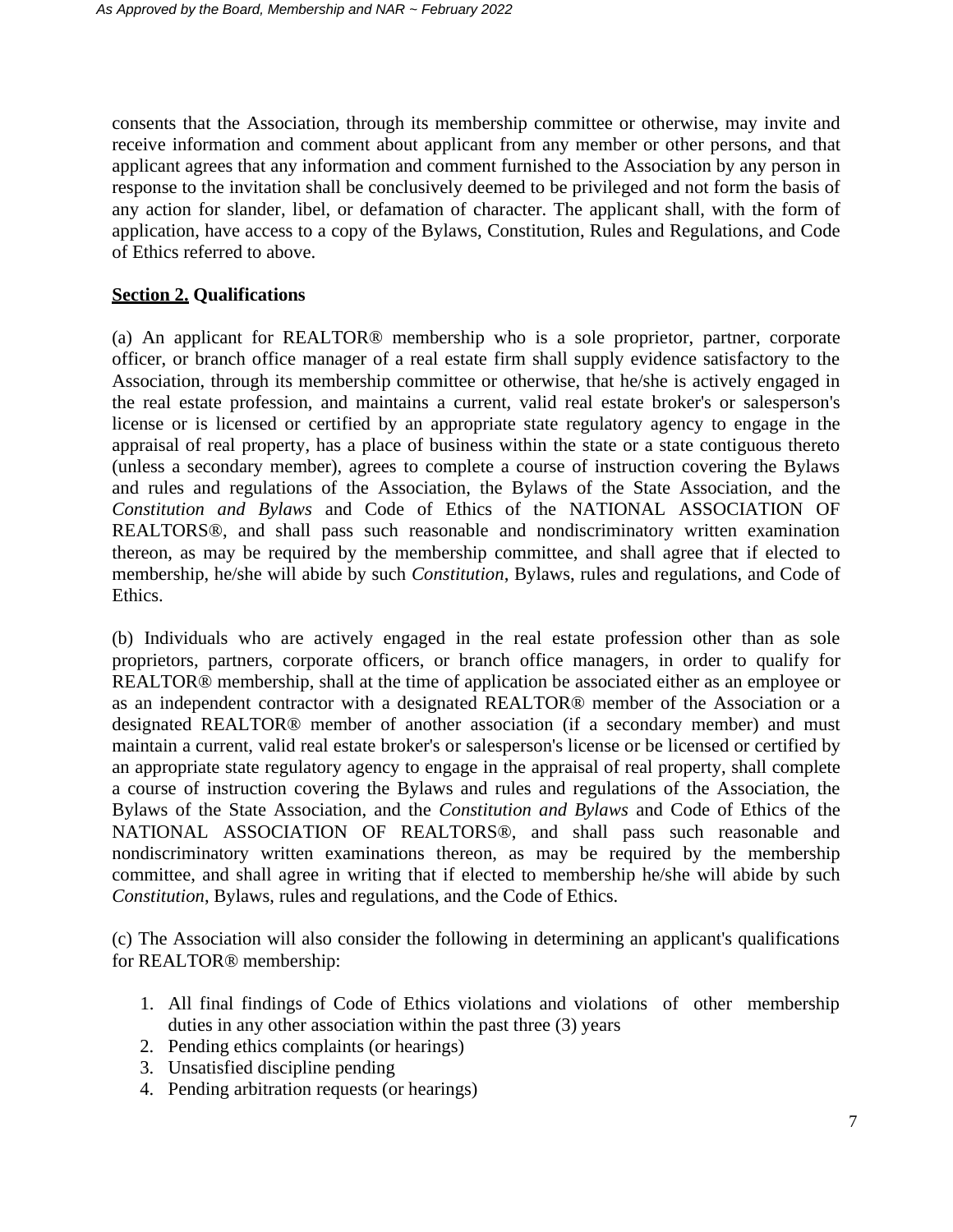- 5. Unpaid arbitration awards or unpaid financial obligations to any other association or association MLS
- 6. Any misuse of the term REALTOR® or REALTORS® in the name of the applicant's firm

"Provisional" membership may be granted in instances where ethics complaints or arbitration requests (or hearings) are pending in other associations or where the applicant for membership has unsatisfied discipline pending in another association (except for violations of the Code of Ethics; see Article V, Section 2(a), NOTE 2), provided all other qualifications for membership have been satisfied. Associations may reconsider the membership status of such individuals when all pending ethics and arbitration matters (and related discipline) have been resolved or if such matters are not resolved within six (6) months from the date that provisional membership is approved. Provisional members shall be considered REALTORS® and shall be subject to all of the same privileges and obligations of REALTOR® membership. If a member resigns from another association with an ethics complaint or arbitration request pending, the Association may condition membership on the applicant's certification that he/she will submit to the pending ethics or arbitration proceeding (in accordance with the established procedures of the association to which the applicant has made application) and will abide by the decision of the hearing panel.

## **Section 3. Election**

The procedure for election to membership shall be as follows.

(a) Applicants for REALTOR® membership shall be granted provisional membership immediately upon submission of a completed application form and remittance of applicable Association dues and any application fee. Provisional members shall be considered REALTORS® and shall be subject to all of the same privileges and obligations of membership. Provisional membership is granted subject to subsequent review and approval of the application by the board of directors. If the board of directors determines that the individual does not meet all of the qualifications for membership as established in the Association's Bylaws, or, if the individual does not satisfy all of the requirements of membership (for example, completion of a mandatory orientation program) within 120 days from the Association's receipt of their application, membership may, at the discretion of the board of directors, be terminated.

(b) Dues shall be computed from the date of application pursuant to Article X, Section 3, and shall be non-refundable unless the Association's board of directors terminates the individual's membership in accordance with Subsection (a) above. In such instances, dues shall be returned to the individual less a prorated amount to cover the number of days that the individual received Association services and any application fee.

(c) The board of directors may not terminate any provisional membership without providing the provisional member with advance notice, an opportunity to appear before the board of directors, to call witnesses on his/her behalf, to be represented by counsel, and to make such statements as he/she deems relevant. The board of directors may also have counsel present. The board of directors shall require that written minutes be made of any hearing before it or may electronically or mechanically record the proceedings.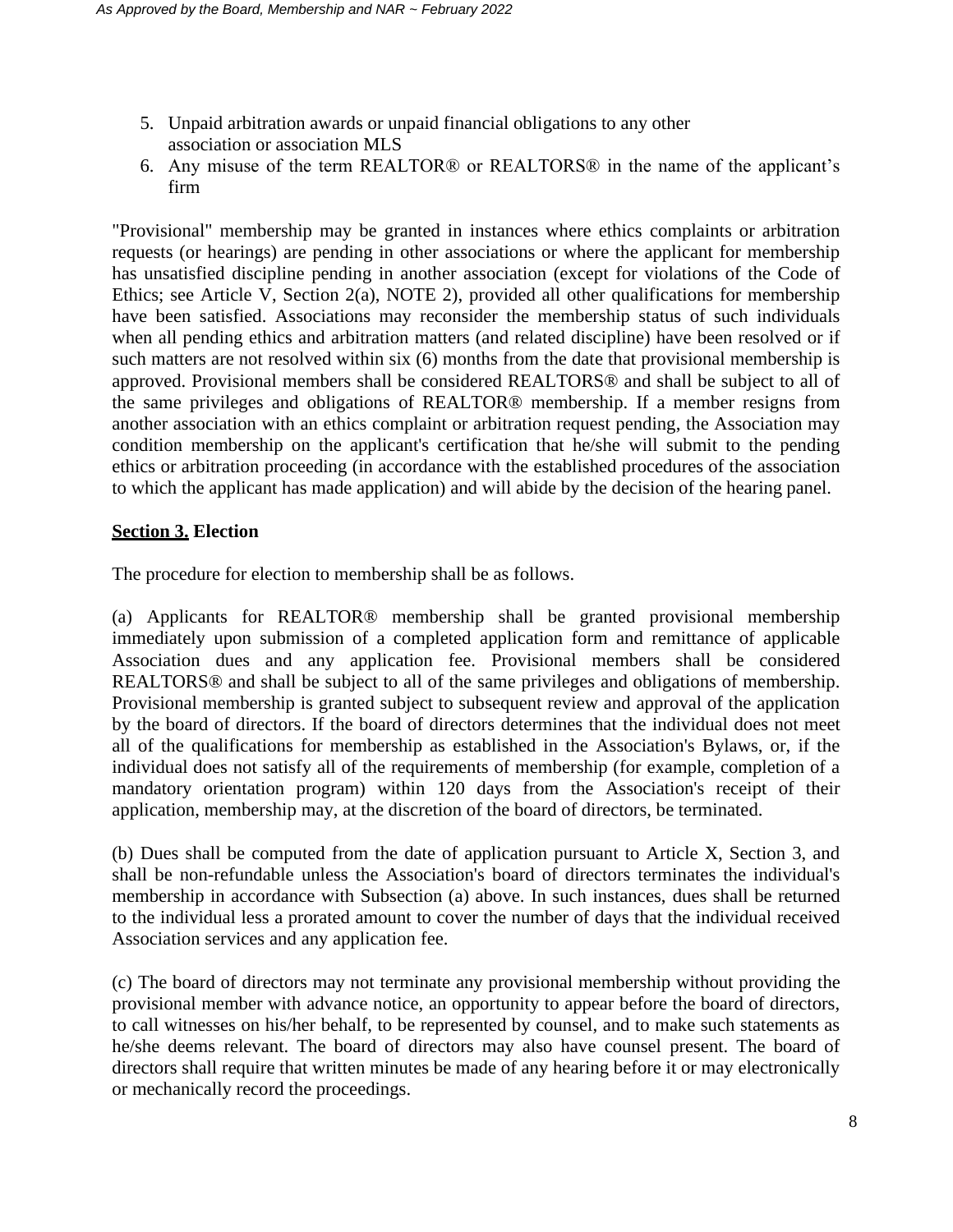(d) If the board of directors determines that provisional membership should be terminated, it shall record its reasons with the chief staff executive. If the board of directors believes that termination of provisional membership may become the basis of litigation and a claim of damage by a provisional member, it may specify that termination shall become effective upon entry in a suit by the Association for a declaratory judgment by a court of competent jurisdiction of a final judgment declaring that the termination violates no rights of the individual.

### **Section 4. New Member Code of Ethics Orientation**

Applicants for REALTOR® membership and provisional REALTOR® members (where applicable) shall complete an orientation program on the Code of Ethics of not less than two (2) hours and thirty (30) minutes of instructional time. This requirement does not apply to applicants for REALTOR® membership or provisional members who have completed comparable orientation in another association, provided that REALTOR® membership has been continuous, or that any break in membership is for one (1) year or less.

Failure to satisfy this requirement within 120 days of the date of application (or, alternatively, the date that provisional membership was granted), will result in denial of the membership application or termination of provisional membership.

## **Section 5. Continuing REALTOR® Code of Ethics Training**

Effective January 1, 2019, through December 31, 2021, and for successive three year periods thereafter, each REALTOR® member of the association (with the exception of REALTOR® members granted REALTOR® Emeritus status by the National Association) shall be required to complete ethics training of not less than two (2) hours and thirty (30) minutes of instructional time.

This requirement will be satisfied upon presentation of documentation that the member has completed a course of instruction conducted by this or another association, the State Association of REALTORS®, the NATIONAL ASSOCIATION OF REALTORS®, or any other recognized educational institution or provider which meets the learning objectives and minimum criteria established by the NATIONAL ASSOCIATION OF REALTORS® from time to time. REALTOR® members who have completed training as a requirement of membership in another association and REALTOR® members who have completed the New Member Code of Ethics Orientation during any ethics training cycle shall not be required to complete additional ethics training until a new three (3)-year cycle commences.

Failure to satisfy the required periodic ethics training shall be considered a violation of a membership duty. Failure to meet the requirement will result in suspension of membership for the first two months (January and February) of the year following the end of any ethics training cycle or until the requirement is met, whichever occurs sooner. On March 1 of that year, the membership of a member who is still suspended as of that date will be automatically terminated.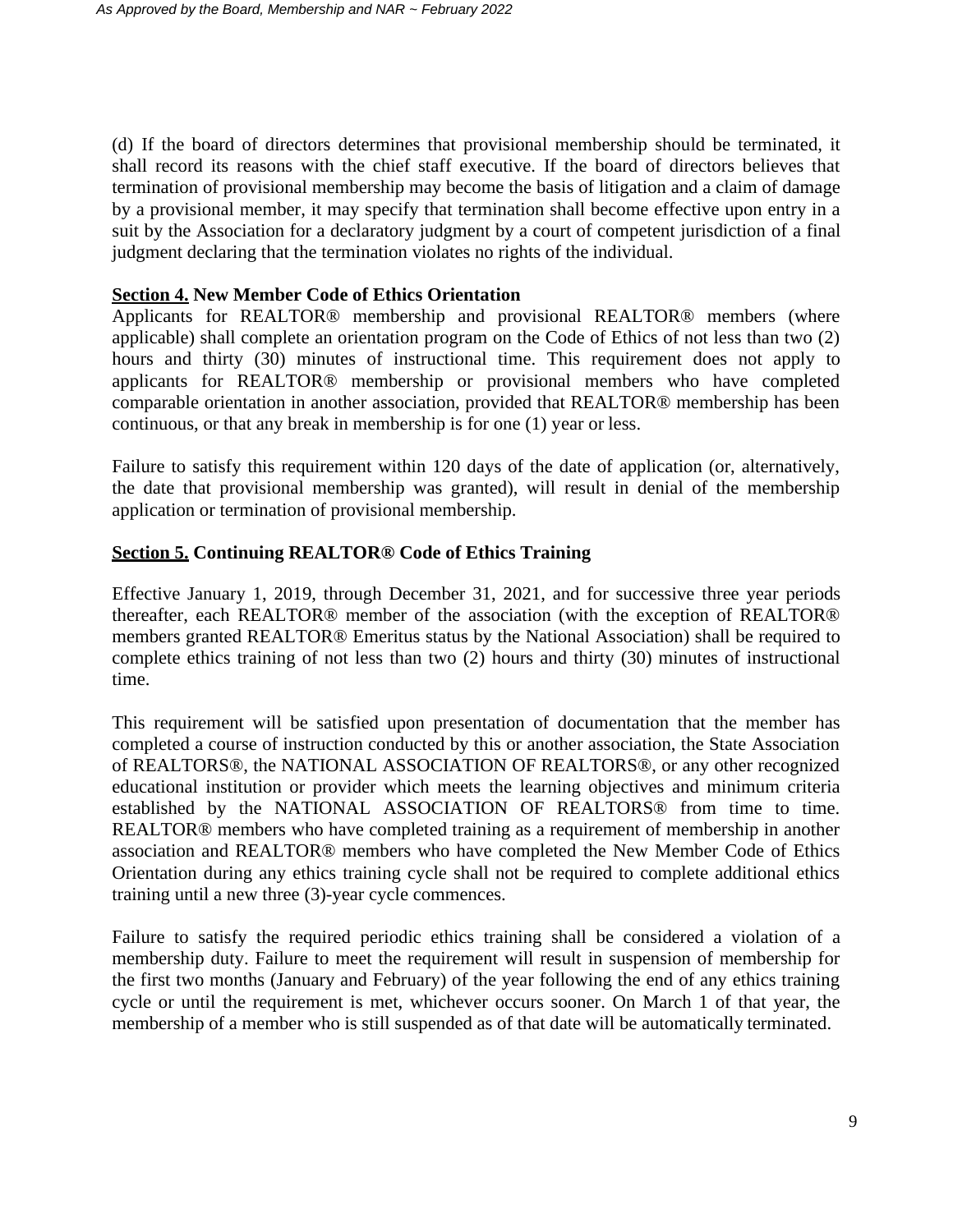#### **Section 6. Discipline of REALTOR® Members**

Any REALTOR® member of the association may be disciplined by the board of directors for violations of the Code of Ethics or other duties of membership, after a hearing as described in the *Code of Ethics and Arbitration Manual* of the association, provided that the discipline imposed is consistent with the discipline authorized by the Professional Standards Committee of the NATIONAL ASSOCIATION OF REALTORS® as set forth in the *Code of Ethics and Arbitration Manual* of the National Association.

#### **Section 7. Enforcement of the Code**

The responsibility of the association and of association members relating to the enforcement of the Code of Ethics, the disciplining of members, and the arbitration of disputes, and the organization and procedures incident thereto, shall be governed by the Code of Ethics and Arbitration Manual of the NATIONAL ASSOCIATION OF REALTORS®, as amended from time to time, which is by this reference incorporated into these Bylaws, provided, however, that any provision deemed inconsistent with state law shall be deleted or amended to comply with state law.

## **Article VI – Privileges and Obligations**

**Section 1.** The privileges and obligations of members, in addition to those otherwise provided in these Bylaws, shall be specified in this Article.

**Section 2.** Any member of the Association may be reprimanded, fined, placed on probation, suspended, or expelled by the board of directors for a violation of these and Association rules and regulations consistent with these Bylaws, after a hearing as provided in the Code of Ethics and Arbitration Manual of the Association. Although members other than REALTORS® are not subject to the Code of Ethics, nor its enforcement by the Association, such members are encouraged to abide by the principles established in the Code of Ethics of the NATIONAL ASSOCIATION OF REALTORS® and conduct their business and professional practices accordingly. Further, members other than REALTORS® may, upon recommendation of the membership committee, or upon recommendation by a hearing panel of the professional standards committee, be subject to discipline as described above, for any conduct, which in the opinion of the board of directors, applied on a nondiscriminatory basis, reflects adversely on the terms REALTOR® or REALTORS®, and the real estate industry, or for conduct that is inconsistent with or adverse to the objectives and purposes of the local association, the State Association, and the NATIONAL ASSOCIATION OF REALTORS®.

**Section 3.** Any REALTOR<sup>®</sup> member of the Association may be disciplined by the board of directors for violations of the Code of Ethics or other duties of membership, after a hearing as described in the *Code of Ethics and Arbitration Manual* of the association, provided that the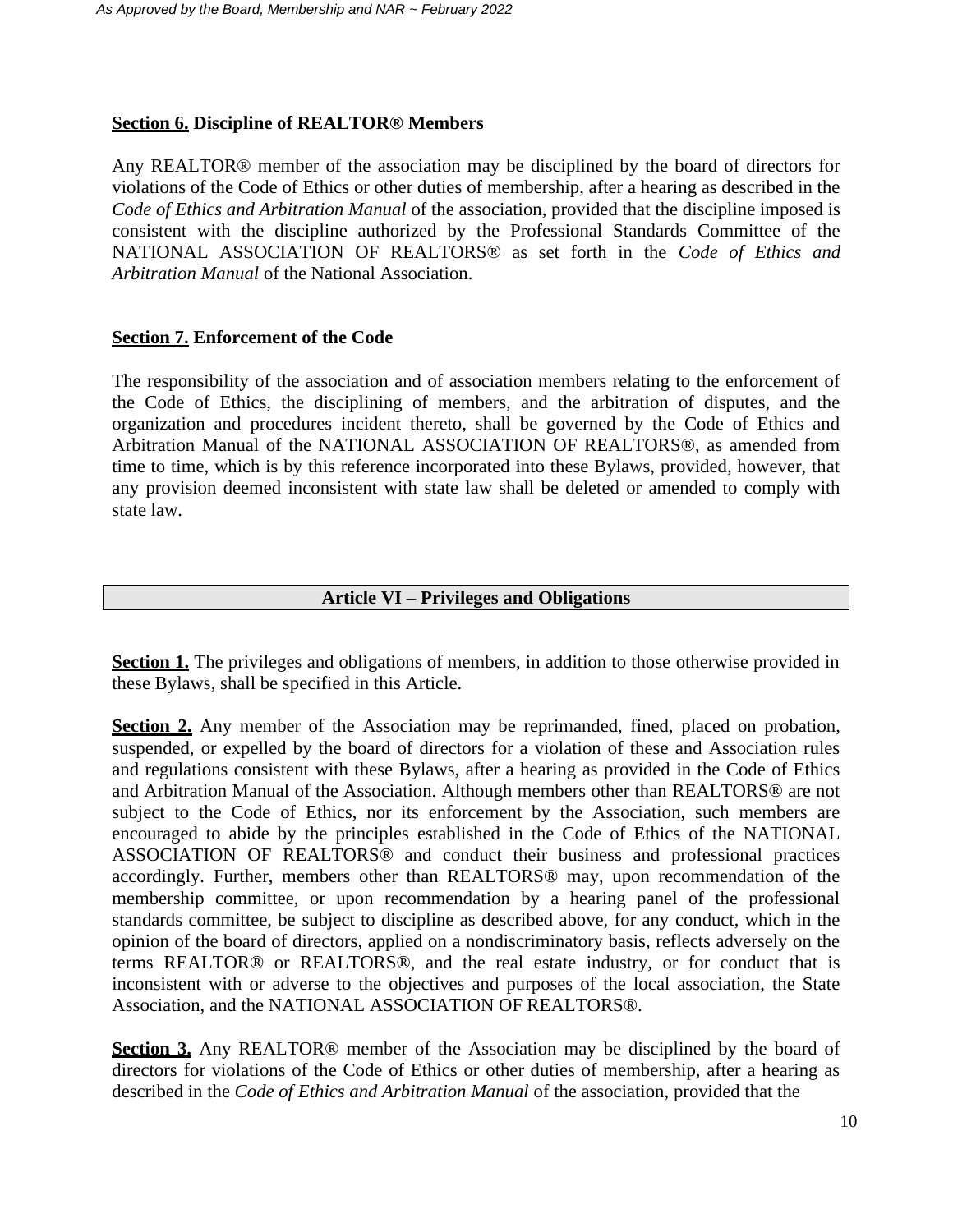discipline imposed is consistent with the discipline authorized by the Professional Standards Committee of the NATIONAL ASSOCIATION OF REALTORS® as set forth in the *Code of Ethics and Arbitration Manual* of the National Association.

**Section 4.** Resignations of members shall become effective when received in writing by the board of directors, provided, however, that if any member submitting the resignation is indebted to the Association for dues, fees, fines, or other assessments of the Association or any of its services, departments, divisions, or subsidiaries, the Association may condition the right of the resigning member to reapply for membership upon payment in full of all such monies owed.

Section 5. If a member resigns from the Association or otherwise causes membership to terminate with an ethics complaint pending, the complaint shall be processed until the decision of the association with respect to disposition of the complaint is final by this association (if respondent does not hold membership in any other association) or by any other association in which the respondent continues to hold membership. If an ethics respondent resigns otherwise causes membership in all Boards to terminate before an ethics complaint is filed alleging unethical conduct occurred while the respondent was a REALTOR®, the complaint, once filed, shall be processed until the decision of the association with respect to disposition of the complaint is final. In any instance where an ethics hearing is held subsequent to an ethic respondent's resignation or membership termination, any disciple ratified by the Board of Directors shall be held in abeyance until such time as the respondent rejoins an association of REALTORS®.

If a member resigns or otherwise causes membership to terminate, the duty to submit to arbitration continues in effect even after membership lapses or is terminated, provided that the dispute arose while the former member was a REALTOR®.

**Section 6. REALTOR® Members.** REALTOR® members, whether primary or secondary, in good standing whose financial obligations to the Association are paid in full shall be entitled to vote and to hold elective office in the Association; may use the terms REALTOR® and REALTORS®, which use shall be subject to the provisions of Article VIII; and have the primary responsibility to safeguard and promote the standards, interests, and welfare of the Association and the real estate profession.

(a) If a REALTOR® member is a sole proprietor in a firm, a partner in a partnership or an officer in a corporation, and is suspended or expelled, the firm, partnership or corporation shall not use the terms REALTOR® or REALTORS® in connection with its business during the period of suspension, or until readmission to REALTOR® membership, or unless connection with the firm, partnership or corporation is severed, or management control is relinquished, whichever may apply. The membership of all other principals, partners, or corporate officers shall suspend or terminate during the period of suspension of the disciplined member, or until readmission of the disciplined member or unless connection of the disciplined member with the firm, partnership, or corporation is severed, or unless the REALTOR® who is suspended or expelled removes himself/herself from any form or degree of management control of the firm for the term of the suspension or until readmission to membership, whichever may apply. Removal of an individual from any form or degree of management control must be certified to the Association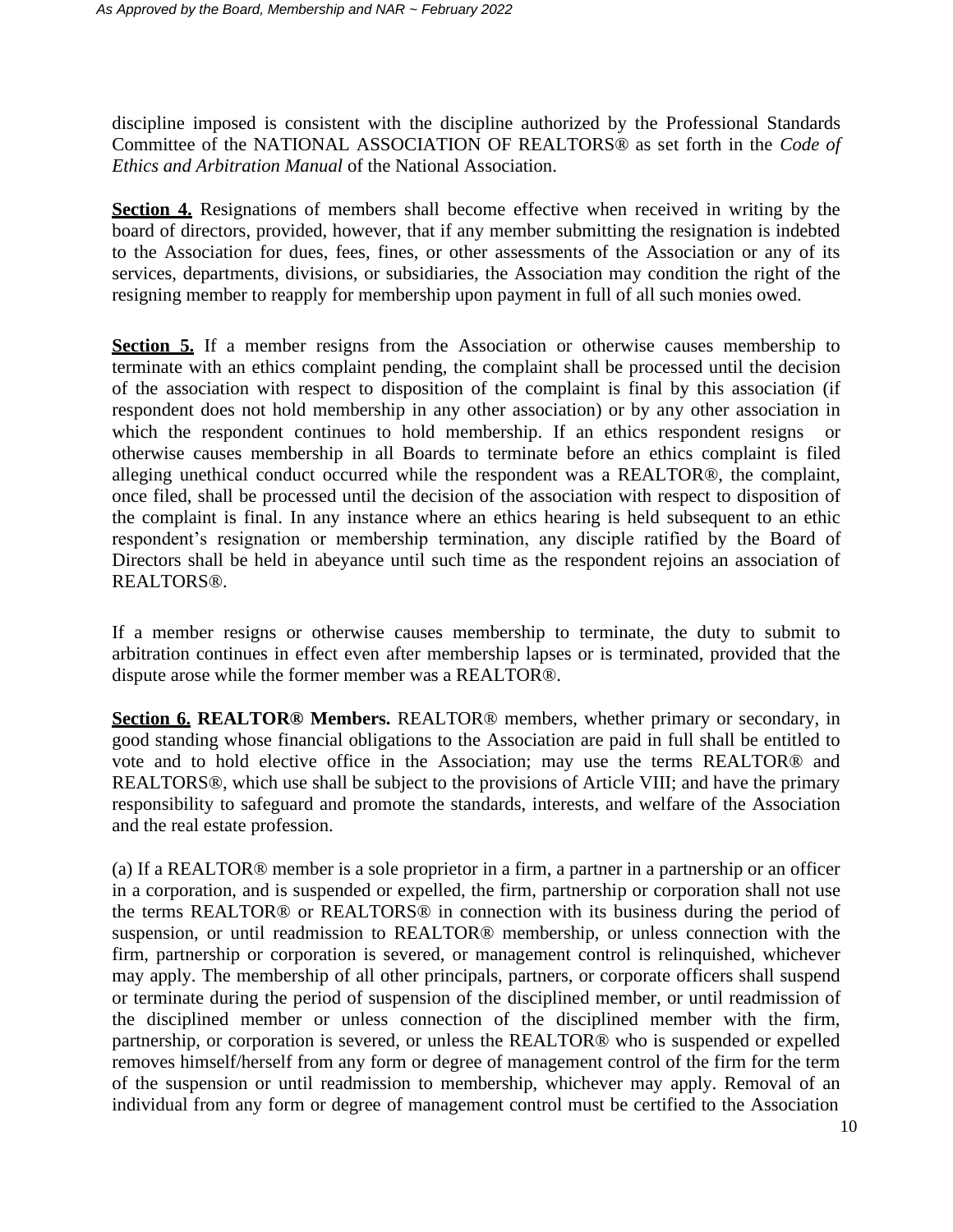by the member who is being suspended or expelled and by the individual who is assuming management control, and the signatures of such certification must be notarized. In the event the suspended or expelled member is so certified to have relinquished all form or degree of management control of the firm, the membership of other partners, corporate officers, or other individuals affiliated with the firm shall not be affected, and the firm, partnership or corporation may continue to use the terms REALTOR® and REALTORS® in connection with its business during the period of suspension or until the former member is admitted to membership in the Association. The foregoing is not intended to preclude a suspended or expelled member from functioning as an employee or independent contractor, providing no management control is exercised. Further, the membership of REALTORS® other than principals who are employed or affiliated as independent contractors with the disciplined member shall suspend or terminate during the period of suspension of the disciplined member or until readmission of the disciplined member, or unless connection of the disciplined member with the firm, partnership, or corporation is severed, or management control is relinquished, or unless the REALTOR® member (non-principal) elects to sever his/her connection with the REALTOR® and affiliate with another REALTOR<sup>®</sup> member in good standing in the Association, whichever may apply.

**Section 7. Institute Affiliate Members.** Institute Affiliate Members shall have rights and privileges and be subject to obligations prescribed by the Board of Directors consistent with the Constitution and Bylaws of the NATIONAL ASSOCIATION OF REALTORS.

**Section 8. Affiliate Members.** Affiliate Members shall have rights and privileges and be subject to obligations prescribed by the Board of Directors.

**Section 9. Public Service Members.** Public Service Members shall have rights and privileges and be subject to obligations prescribed by the Board of Directors.

**Section 10. Honorary Members.** Honorary Membership shall confer only the right to attend meetings and participate in discussions.

**Section 11. Student Members.** Student Members shall have rights and privileges and be subject to obligations prescribed by the Board of Directors.

**Section 12. Life Members.** Life Members shall be recognized with a Life Member Award.

**Section 13. Certification by REALTOR®.** "Designated" REALTOR® Members of the Association shall certify annually, or as otherwise requested by the Board of Directors, to the Association on a form provided by the Association, a complete listing of all individuals licensed or certified in the REALTOR®'s office(s) and shall designate a primary Association for each individual who holds membership. Designated REALTORS® shall also identify any nonmember licensees in the REALTOR®'s office(s) and if Designated REALTOR® dues have been paid to another association based on said non-member licensees, the Designated REALTOR® shall identify the Board to which dues have been remitted. These declarations shall be used for purposes of calculating dues under Article X, Section 2(a) of the Bylaws. "Designated" REALTOR® Members shall also notify the Association of any additional individual(s) licensed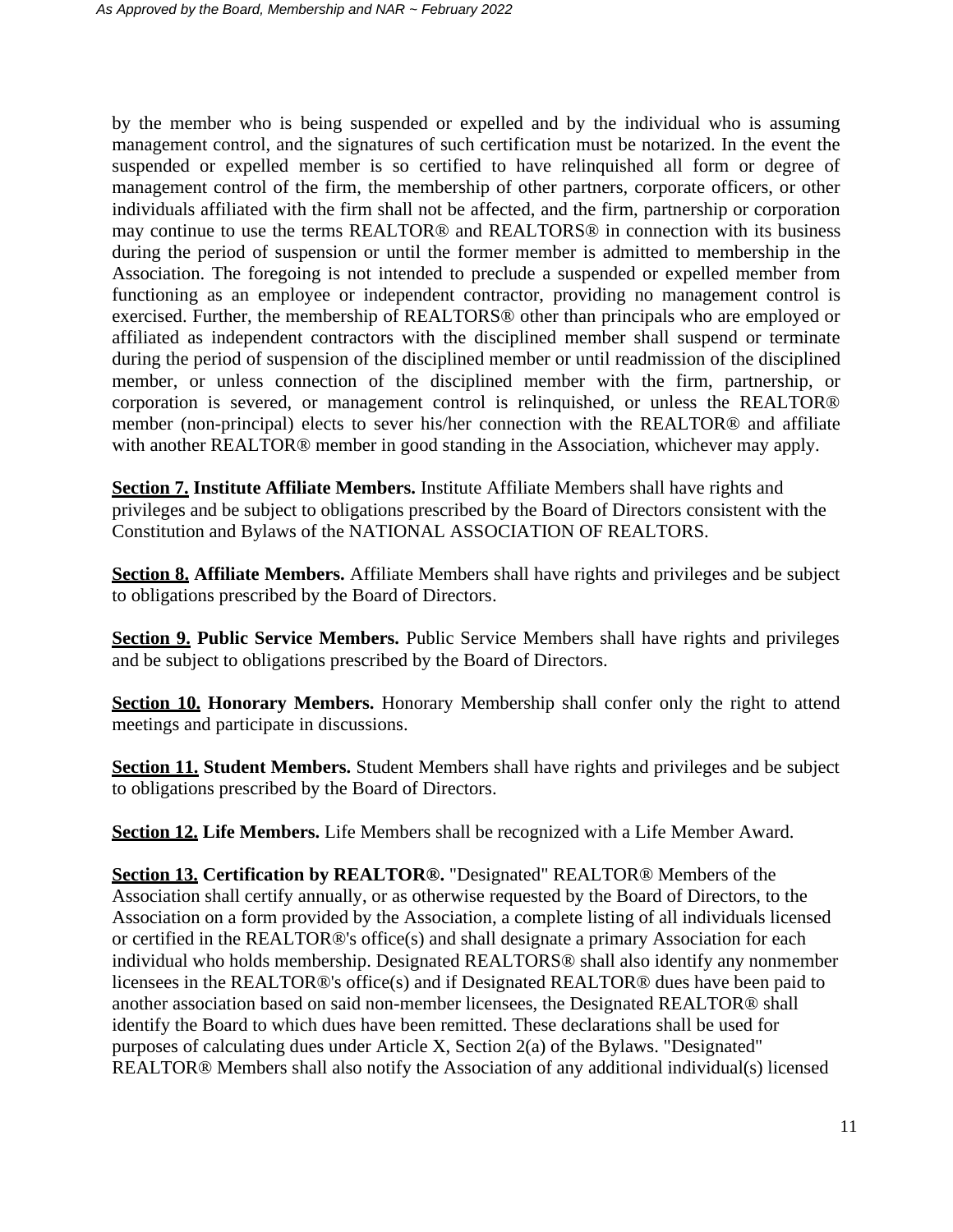or certified with the firm(s) within thirty (30) days of the date of affiliation or severance of the individual.

**Section 14. Harassment.** Any Member of the Association may be reprimanded, placed on probation, suspended or expelled for harassment of an Association employee or Association Officer or Director after an investigation in accordance with the procedures of the Association. As used in this Section, harassment means any verbal or physical conduct including threatening or obscene language, unwelcome sexual advances, stalking, actions including strikes, shoves, kicks, or other similar physical contact, or threats to do the same, or any other conduct with the purpose or effect of unreasonably interfering with an individual's work performance by creating a hostile, intimidating or offensive work environment, whether in person or transmitted by an electronic means. The decision of the appropriate disciplinary action to be taken shall be made by the investigatory team comprised of the President, and President-elect and/or Vice-President and one member of the Board of Directors selected by the highest-ranking officer not named in the complaint, upon consultation with legal counsel for the Association. Disciplinary action may include any sanction authorized in the Association's Code of Ethics and Arbitration Manual. If the complaint names the President, President-Elect or Vice President, they may not participate in the proceedings and shall be replaced by the Immediate Past President or, alternatively, by another member of the Board of Directors selected by the highest-ranking officer not named in the complaint.

#### **Article VII – Professional Standards and Arbitration**

**Section 1.** The responsibility of the Association and of Association members relating to the enforcement of the Code of Ethics, the disciplining of members, and the arbitration of disputes, and the organization and procedures incident thereto, shall be governed by the Code of Ethics and Arbitration Manual of the NATIONAL ASSOCIATION OF REALTORS®, as amended from time to time, which is by this reference incorporated into these Bylaws, provided, however, that any provision deemed inconsistent with state law shall be deleted or amended to comply with state law.

**Section 2.** It shall be the duty and responsibility of every REALTOR® member of this Association to abide by the Constitution and Bylaws and the rules and regulations of the Association, the Constitution and Bylaws of the State Association, the *Constitution and Bylaws of the NATIONAL ASSOCIATION OF REALTORS®*, and to abide by the Code of Ethics of the NATIONAL ASSOCIATION OF REALTORS®, including the duty to arbitrate controversies arising out of real estate transactions as specified by Article 17 of the Code of Ethics, and as further defined and in accordance with the procedures set forth in the Code of Ethics and Arbitration Manual of this Association, as from time to time amended.

**Section 3.** The responsibility of the Association and Association members relating to the enforcement of the Code of Ethics, the disciplining of members, the arbitration of disputes, and the organization and procedures incident thereto, shall be consistent with the cooperative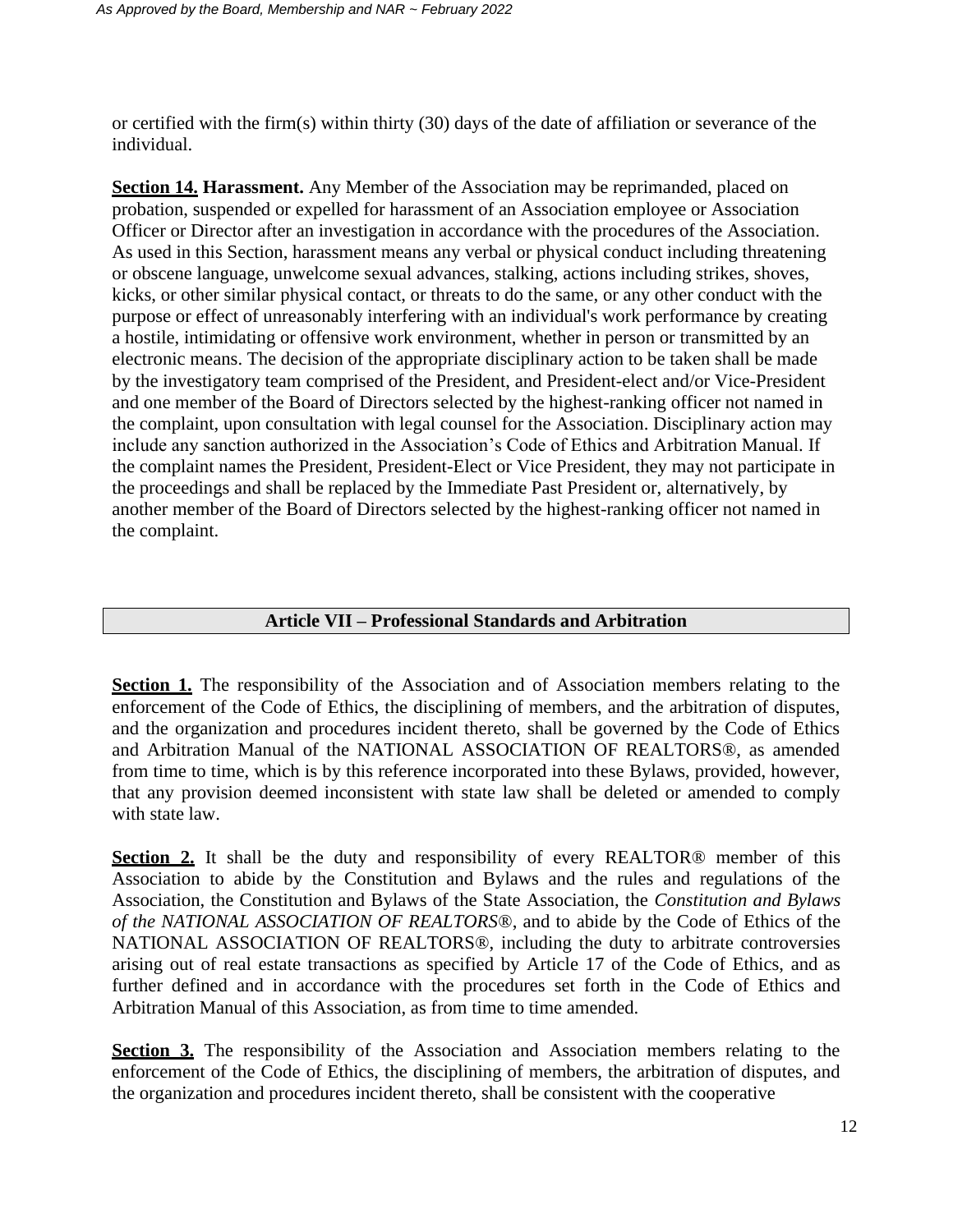professional standards enforcement agreement entered into by the Association, which by this reference is made a part of these Bylaws.

#### **Article VIII –REALTOR® TRADEMARK**

**Section 1.** Inclusion and retention of the Registered Collective Membership Mark REALTORS® in the name of the association shall be governed by the *Constitution and Bylaws of the NATIONAL ASSOCIATION OF REALTORS®* as from time to time amended.

Use of the terms REALTOR® and REALTORS® by members shall, at all times, be subject to the provisions of the *Constitution and Bylaws of the NATIONAL ASSOCIATION OF REALTORS®* and to the Rules and Regulations prescribed by its board of directors. The Association shall have the authority to control, jointly and in full cooperation with the NATIONAL ASSOCIATION OF REALTORS®, use of the terms within its jurisdiction. Any misuse of the terms by members is a violation of a membership duty and may subject members to disciplinary action by the board of directors after a hearing as provided for in the association's Code of Ethics and Arbitration Manual.

**Section 2.** REALTOR® members of the Association shall have the privilege of using the terms REALTOR® and REALTORS® in connection with their places of business within the state or a state contiguous thereto so long as they remain REALTOR® members in good standing. No other class of members shall have this privilege.

**Section 3.** A REALTOR® principal member may use the terms REALTOR® and REALTORS®, only if all the principals of such firm, partnership, or corporation who are actively engaged in the real estate profession within the state or a state contiguous thereto are REALTOR® members or Institute Affiliate members, as described in Section 1(b) of Article IV. (a) In the case of a REALTOR® principal member whose business activity is substantially all commercial, the right to use the term REALTOR® or REALTORS® shall be limited to office locations in which a principal holds REALTOR® membership. If a firm, partnership, or corporation operates additional places of business in which no principal holds REALTOR® membership, the term REALTOR® or REALTORS® may not be used in any reference to those additional places of business.

**Section 4.** Institute Affiliate members shall not use the terms REALTOR® or REALTORS®, nor the imprint of the emblem seal of the NATIONAL ASSOCIATION OF REALTORS®.

#### **Article IX – State and National Memberships**

Section 1. The Association shall be a member of the NATIONAL ASSOCIATION OF REALTORS® and the Massachusetts Association of REALTORS®. By reason of the Association's membership, each REALTOR® member of the Member Board shall be entitled to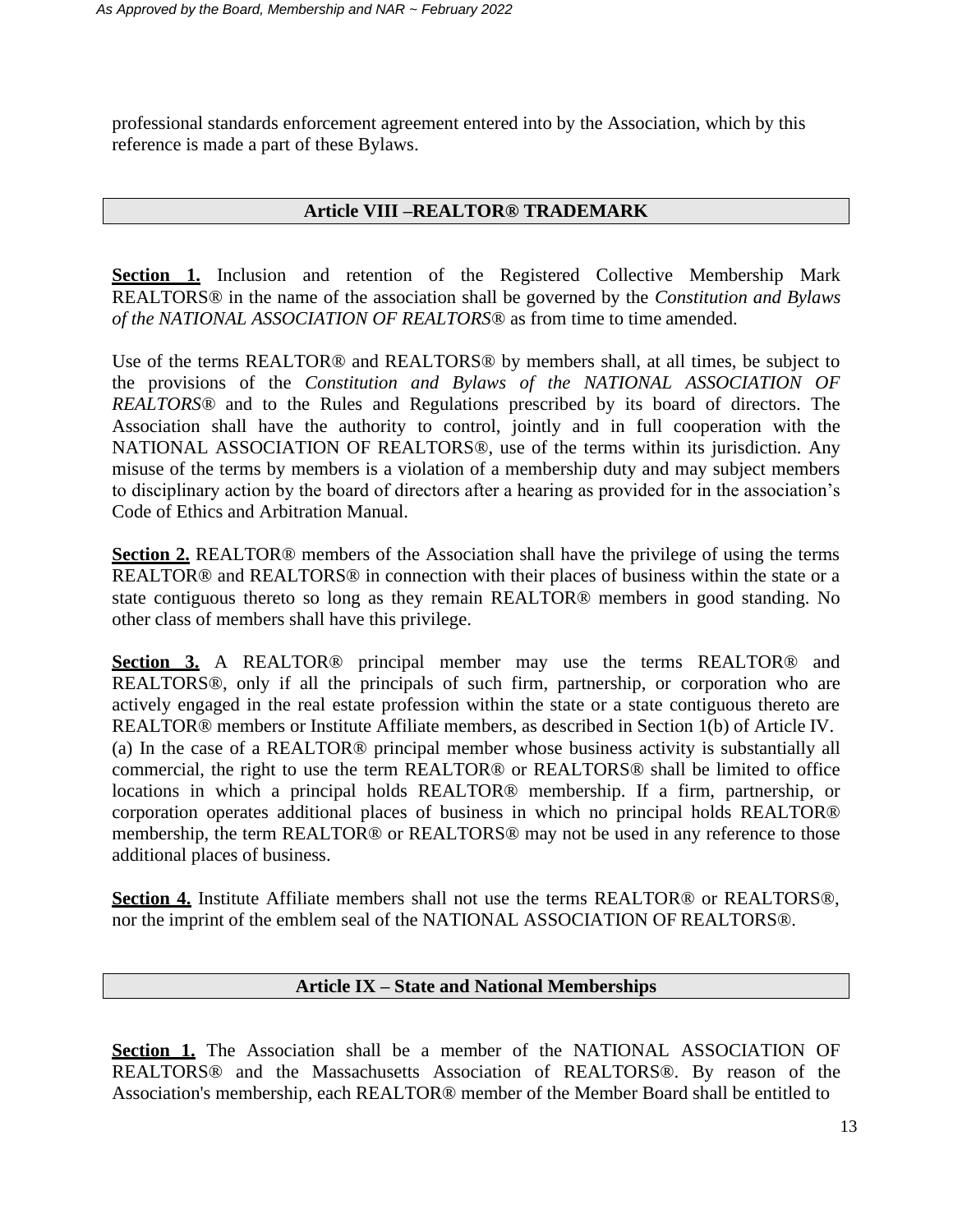membership in the NATIONAL ASSOCIATION OF REALTORS® and the Massachusetts Association of REALTORS® without further payment of dues *(refer to option below).* The Association shall continue as a member of the State and National Associations, unless by a majority vote of all of its REALTOR® members, decision is made to withdraw, in which case the State and National Associations shall be notified at least one month in advance of the date designated for the termination of such membership.

**Section 2.** The Association recognizes the exclusive property rights of the NATIONAL ASSOCIATION OF REALTORS® in the terms REALTOR® and REALTORS®. The Association shall discontinue use of the terms in any form in its name, upon ceasing to be a member of the National Association, or upon a determination by the board of directors of the National Association that it has violated the conditions imposed upon the terms.

**Section 3.** The Association adopts the Code of Ethics of the NATIONAL ASSOCIATION OF REALTORS® and agrees to enforce the Code among its REALTOR® members. The Association and all of its members agree to abide by the *Constitution*, *Bylaws*, Rules and Regulations, and policies of the National Association and the Massachusetts Association of REALTORS®.

#### **Article X – Dues and Assessments**

**Section l. Application Fee.** The Board of Directors may adopt an application fee for REALTOR® Membership in a reasonable amount, not exceeding three (3) times the amount of the annual dues for REALTOR® Membership, which shall be required to accompany each application for REALTOR® Membership and which shall become the property of the Association upon final approval of the application by the Board of Directors.

**Section 2. Dues.** The annual dues of Members shall be as follows:

**(a) Designated REALTOR® Members**. The annual dues of each Designated REALTOR® Member shall be in such amount as established annually by the Board of Directors, plus an additional amount to be established annually by the Board of Directors times the number of real estate salespersons and licensed or certified appraisers who (1) are employed by or affiliated as independent contractors, or who are otherwise directly or indirectly licensed with such REALTOR® Member, and (2) are not REALTOR® Members of any association in the state or a state contiguous thereto or Institute Affiliate Members of the Association. In calculating the dues payable to the Association by a Designated REALTOR® Member, non-member licensees as defined in (1) and (2) of this paragraph shall not be included in the computation of dues if the Designated REALTOR® has paid dues based on said non-member licensees in another association in the state or a state contiguous thereto, provided the Designated REALTOR® notifies the Association in writing of the identity of the association to which dues have been remitted. In the case of a Designated REALTOR® Member in a firm, partnership, or corporation whose business activity is substantially all commercial, any assessments for non-member licensees shall be limited to licensees affiliated with the Designated REALTOR® (as defined in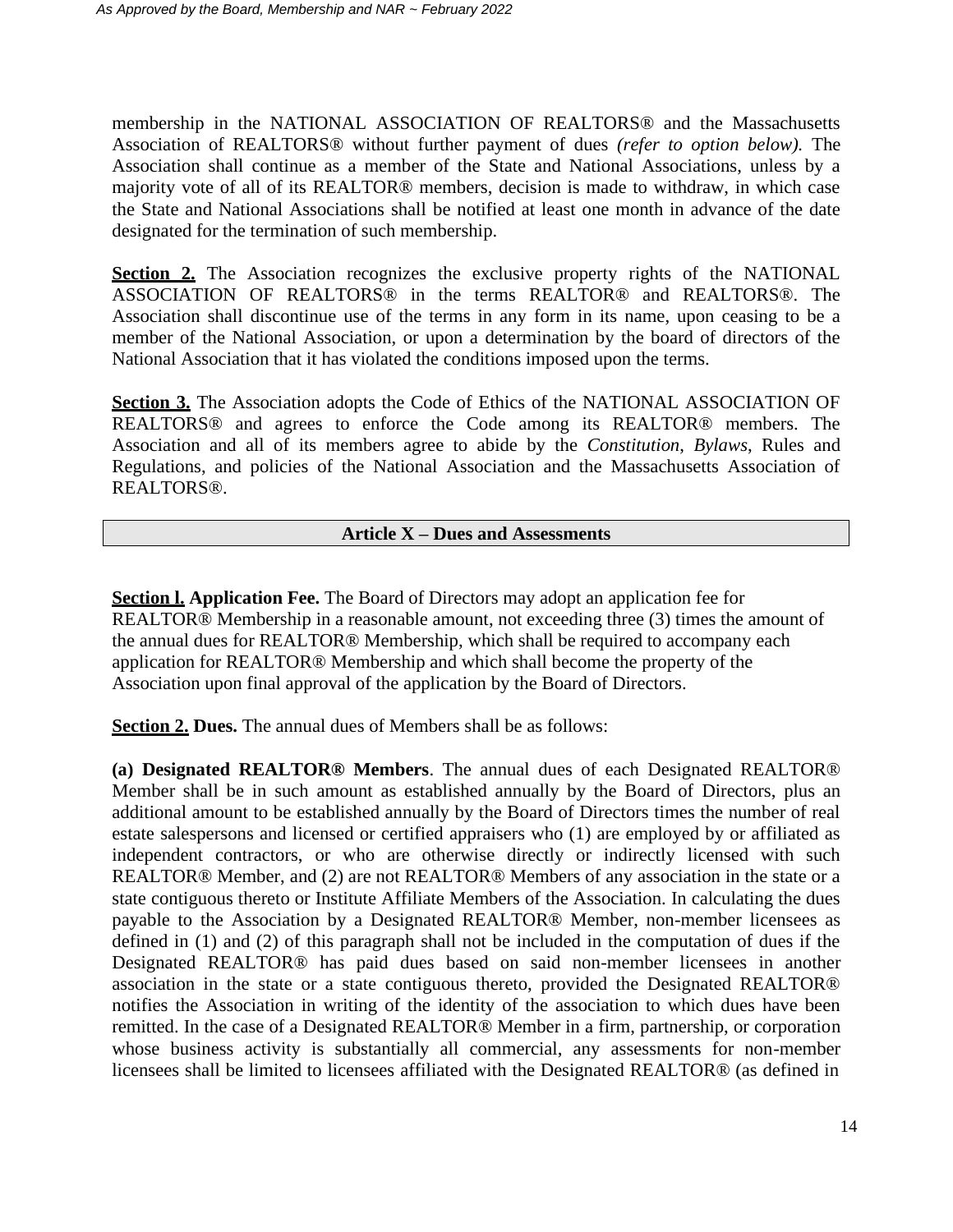(1) and (2) of this paragraph) in the office where the Designated REALTOR® holds membership, and any other offices of the firm located within the jurisdiction of this Association.

A REALTOR® Member of a Member Board shall be held to be any Member who has a place or places of business within the state or a state contiguous thereto and who, as a principal is actively engaged in the real estate profession as defined in Article III, Section 1, of the Constitution of the NATIONAL ASSOCIATION OF REALTORS®. An individual shall be deemed to be licensed with a REALTOR® if the license of the individual is held by the REALTOR®, or by any broker who is licensed with the REALTOR®, or by any entity in which the REALTOR® has a direct or indirect ownership interest and which is engaged in other aspects of the real estate business provided that such licensee is not otherwise included in the computation of dues payable by the principal of the entity.

A REALTOR® with a direct or indirect ownership interest in an entity engaged exclusively in soliciting and/or referring clients and customers to the REALTOR® for consideration on a substantially exclusive basis shall annually file with the Association on a form approved by the Association a list of the licensees affiliated with that entity and shall certify that all of the licensees affiliated with the entity are solely engaged in referring clients and customers and are not engaged in listing, selling, leasing, renting, managing, counseling or appraising real property. The individuals disclosed on such form shall not be deemed to be licensed with the REALTOR® filing the form for purposes of this Section and shall not be included in calculating the annual dues of the Designated REALTOR®. Designated REALTORS® shall notify the association within three (3) days of any change in status of licensees in a referral firm. The exemption for any licensee included on the certification form shall automatically be revoked upon the individual being engaged in real estate licensed activities (listing, selling, leasing, renting, managing, counseling, or appraising real property) other than referrals, and dues for the current fiscal year shall be payable.

Membership dues shall be prorated for any licensee included on a certification form submitted to the Association who during the same calendar year applies for REALTOR® Membership in the Association. However, membership dues shall not be prorated if the licensee held REALTOR® Membership during the preceding calendar year.

**(b) REALTOR® Members.** The annual dues of REALTOR® Members other than the Designated REALTOR® shall be as established annually by the Board of Directors.

**(c) Institute Affiliate Members.** The annual dues of each Institute Affiliate Member shall be as established in Article II of the Bylaws of the NATIONAL ASSOCIATION OF REALTORS®.

**(d) Affiliate Members.** The annual dues of each Affiliate Member shall be as established annually by the Board of Directors.

**(e) Public Service Members.** The annual dues of each Public Service Member shall be as established annually by the Board of Directors.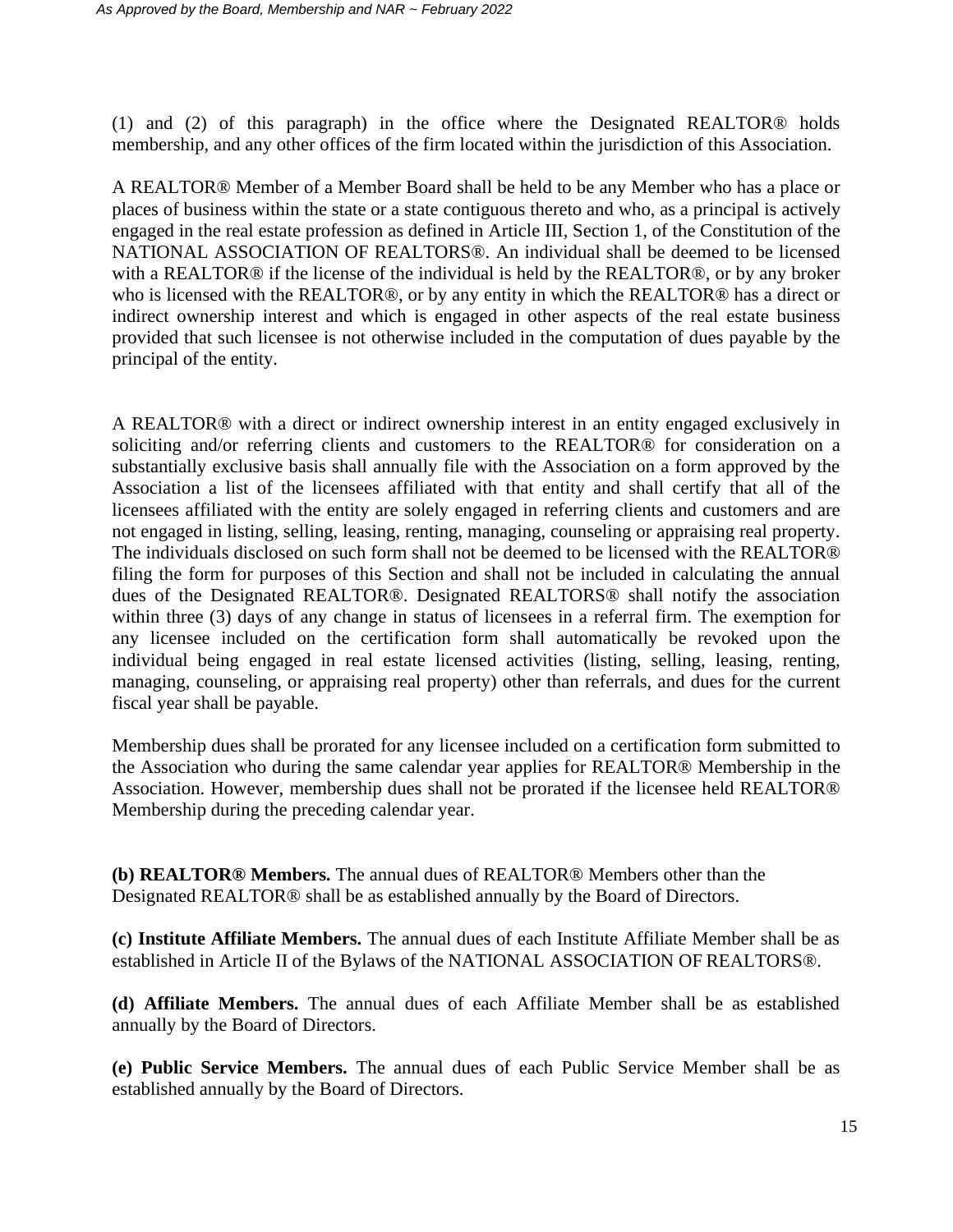**(f) Honorary Members.** Dues payable, if any, shall be at the discretion of the Board of Directors.

**(g) Student Members.** Dues payable, if any, shall be at the discretion of the Board of Directors.

**(h) Life Members.** Dues payable, if any, shall be at the discretion of the Board of Directors.

**(i) REALTOR® Emeritus.** Dues payable, if any, shall be at the discretion of the Board of Directors.

**Section 3. Dues Payable.** Dues for all members shall be payable annually in advance on the first day of January. Dues for new members shall be computed from the first day of the month in which a member makes application to the Association pursuant to Article V, Qualifications and Election, Section 3, Election, and shall be prorated for the remainder of the year. In addition, The Board of Directors shall have the authority to establish and provide members with a payment plan or programs for a particular year, or annually, by a majority vote.

(a) In the event a sales licensee or licensed or certified appraiser who holds REALTOR® membership is dropped for nonpayment of Association dues, and the individual remains with the designated REALTOR®'s firm, the dues obligation of the "designated" REALTOR® (as set forth in Article X, Section 2 (a) will be increased to reflect the addition of a non-member licensee. Dues shall be calculated from the first day of the current fiscal year and are payable within thirty (30) days of the notice of termination.

Section 4. **Nonpayment of Financial Obligations.** If dues, fees, fines, or other assessments including amounts owed to the Association are not paid within one (l) month after the due date, the nonpaying Member is subject to suspension at the discretion of the board of directors. Two (2) months after the due date, membership of the nonpaying member may be terminated at the discretion of the board of directors. Three (3) months after the due date, membership of the nonpaying Member shall automatically terminate unless within that time the amount due is paid. However, no action shall be taken to suspend or expel a member for nonpayment of disputed amounts until the accuracy of the amount owed has been confirmed by the board of directors. A former member who has had his/her membership terminated for nonpayment of dues, fees, fines, or other assessments duly levied in accordance with the provisions of these Bylaws or the provisions of other rules and regulations of the Association or any of its services, departments, divisions, or subsidiaries may apply for reinstatement in a manner prescribed for new applicants for membership, after making payment in full of all accounts due as of the date of termination.

**Section 5. Deposits and Expenditures.** Deposits and expenditures of funds shall be in accordance with policies established by the board of directors.

**Section 6. Notice of Dues, Fees, Fines, Assessments, and Other Financial Obligations of Members.** All dues, fees, fines, assessments, or other financial obligations to the Association shall be noticed to the delinquent Association member in writing setting forth the amount owed and due date and a copy/notice to the Designated REALTOR.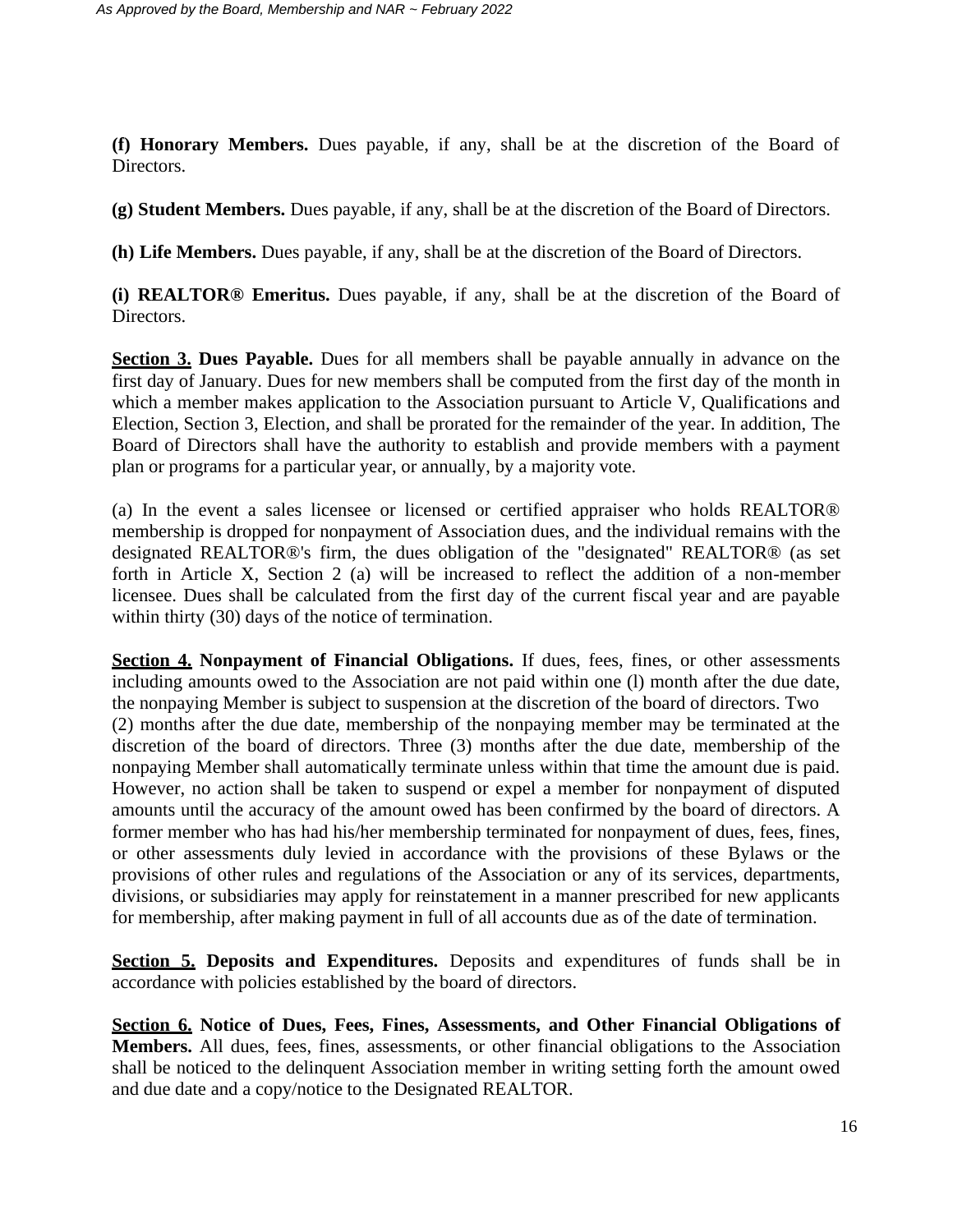**Section 7.** The dues of REALTOR<sup>®</sup> members who are REALTOR<sup>®</sup> Emeriti (as recognized by the National Association), past presidents of the National Association or recipients of the National Association's Distinguished Service Award shall be as determined by the board of directors.

#### **Article XI - Officers**

**Section 1.** The elected officers of the Association shall be a President, President-Elect, Vice President and Treasurer who shall be elected by the Directors at their first regular meeting in the fourth quarter of said year to serve for a term of one year, beginning January 1 or until his/her respective successor is elected. Any REALTOR® member of the Association who has served at any time for at least one year as a Director of the Association, or as a Director of the Greater Boston Real Estate Board holding a position reserved to members of the Association may be elected to hold the office of President or President-Elect. The Treasurer of the Greater Boston Real Estate Board shall serve as Treasurer of the Association without the right to vote.

**Section 2.** The duties of the Officers shall be such as that title, by general usage, would indicate and such as may be assigned to him/her by the Directors from time to time.

**Section 3.** The President shall preside at all meetings of the Directors, and perform such duties as may be prescribed by the Directors. The President shall be an ex-officio member of all committees of the Association.

**Section 4.** The President-Elect shall preside at meetings of the Directors in the absence of the President. In the absence of the President and the President-Elect, the Vice President shall preside at meetings of the Directors. In the absence of the President, the President-Elect and the Vice President, a past president, beginning with the most immediate past president in attendance at a particular meeting, shall serve in their place. The President-Elect shall attend all meetings of the Directors and, whenever requested by the President, meetings of committees of the Association. The President-Elect shall further generally discharge such duties (including without limitation acting as the President's representative) as may be duly assigned to him/her from time to time by the President and/or the Directors. The President-Elect shall be an ex-officio member of all committees of the Association except the Nominating Committee.

Upon expiration of the President's term of office, the President-Elect shall be entitled to succeed to the office of President. In addition, in the event that the office of President becomes vacant, the President-Elect shall serve as President for the remainder of the unexpired term as well as the succeeding full term.

**Section 5. Vacancies.** Vacancies among the officers and the board of directors shall be filled by a simple majority vote of the Board of Directors until the next annual election.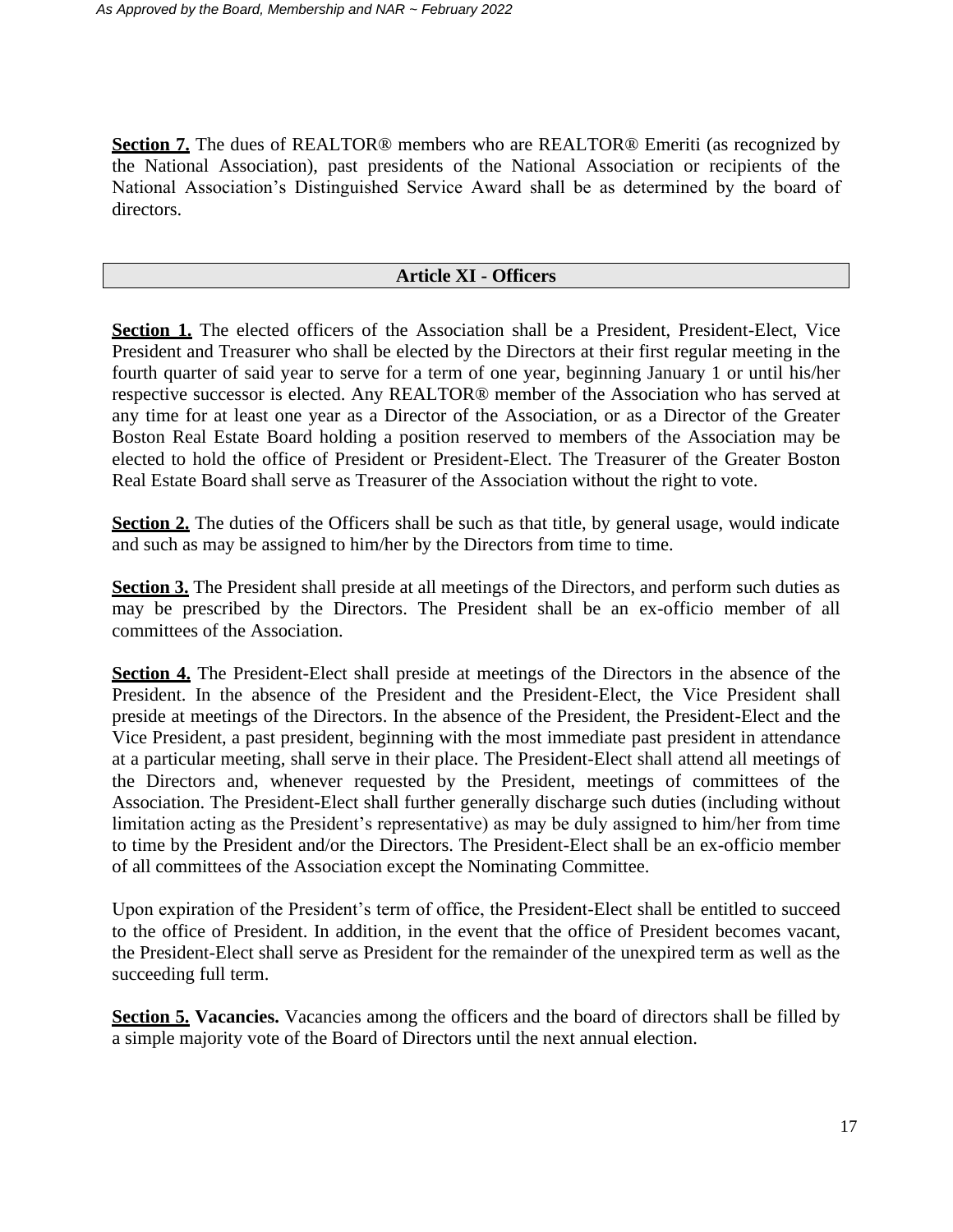**Section 6. Removal of Officers and Directors.** In the event that an officer or director is deemed to be incapable of fulfilling the duties for which elected, but will not resign from office voluntarily, the officer or director may be removed from office under the following procedure.

(a) A petition requiring the removal of an officer or director and signed by not less than one-third of the voting membership or a majority of all directors shall be filed with the president, or if the president is the subject of the petition, with the next-ranking officer, and shall specifically set forth the reasons the individual is deemed to be disqualified from further service.

(b) Upon receipt of the petition, and not less than twenty (20) days or more than forty-five (45) days thereafter, a special meeting of the Board of Directors of the Association shall be held, and the sole business of the meeting shall be to consider the charge against the officer or director, and to render a decision on such petition.

(c) The special meeting shall be noticed either by mail or electronically to the Board of Directors of the Association at least ten (10) days prior to the meeting, and shall be conducted by the president of the Association unless the president's continued service in office is being considered at the meeting. In such case, the next-ranking officer will conduct the meeting (of the hearing by the members). A quorum for this special meeting shall be two-thirds (2/3) of the members of the entire Board of Directors present, in person, electronically, or telephonically. An affirmative ballot vote of two-thirds (2/3) of the entire Board of Directors of the Association submitted to a staff member by paper or electronic form shall be required for removal from office, and any such removal will become effective immediately upon the adjournment of the special meeting.

**Section 7. Chief Staff Executive.** There shall be a chief staff executive, appointed by the Board of Directors, who shall be the chief administrative officer of the Association. The chief staff executive shall have the authority to hire, supervise, evaluate and terminate other staff, if any, and shall perform such other duties as prescribed by the Board of Directors. It shall also be the particular duty of the chief staff executive to keep the records of the Association and to carry on all necessary correspondence with the NATIONAL ASSOCIATION OF REALTORS® and the Massachusetts Association of REALTORS®.

## **Article XII - Board of Directors**

**Section 1.** The administration of the affairs of the Association shall be vested in a Board of Directors composed of REALTOR® members of the Association and consisting of the following:

- (a) The President, President-Elect, Vice President and Treasurer of the Association.
- (b) The immediate past President of the Association following the expiration of his/her term of office provided he/she is a member in good standing.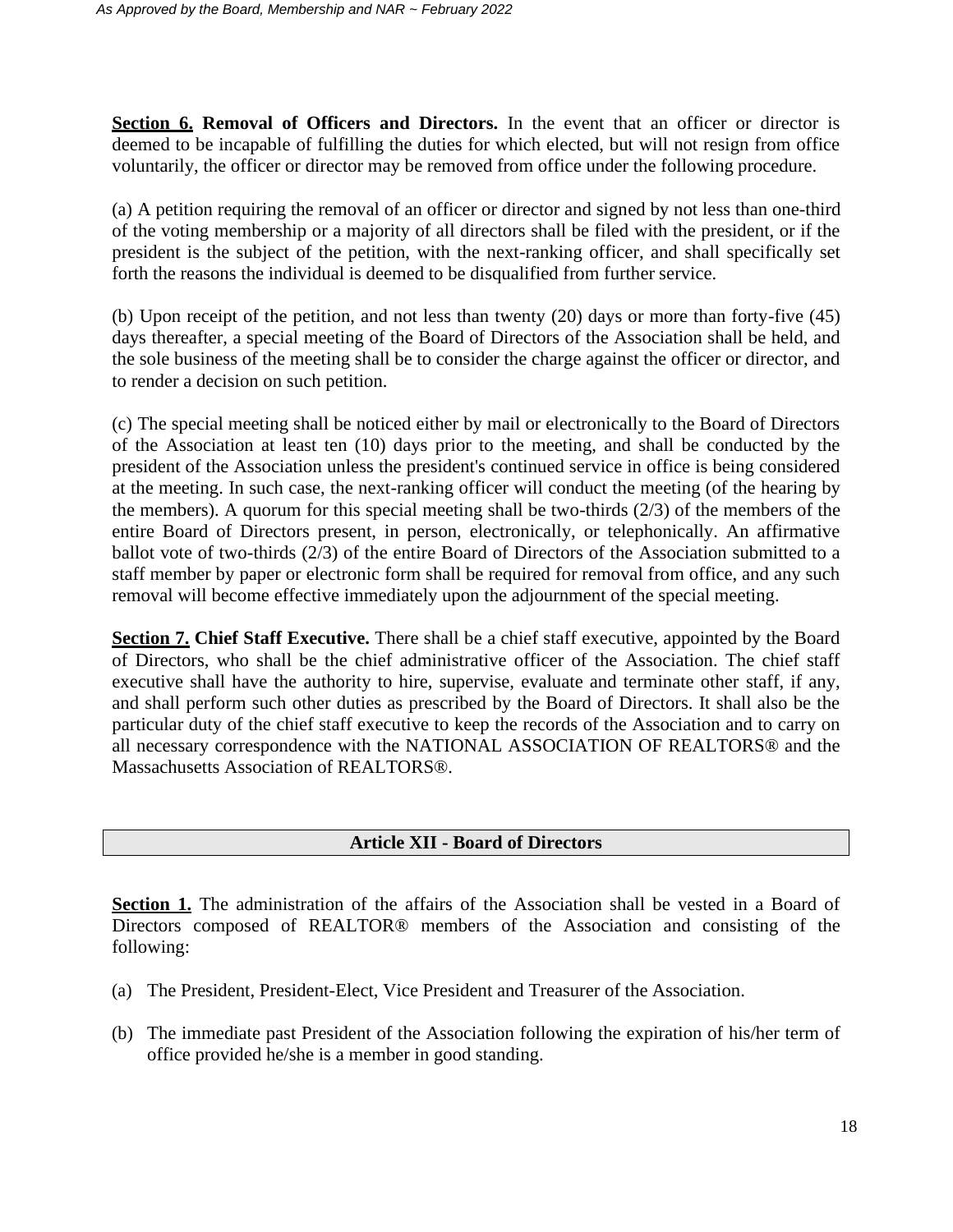- (c) Eleven Directors to be elected by the Directors at their first regular meeting in the fourth quarter of said year, to serve for a term of two years, beginning January 1, provided however that, in order to provide for a system of staggered elections, the length of such term shall initially be limited to one year in the case of three such Directors. Directors shall be representative of the membership and be selected based on factors that reflect residential practice within the Association such as geography, general and specialized practice or representation and affiliation. Of the said eleven directors, the incoming Association President may assign five directors, but no more than one from each of the Association's regions, to also serve as Regional Directors for a term of one year to coincide with the term of the President.
- (d) Two at-large Directors appointed by the in-coming President to serve for a oneyear term beginning January 1.
- (e) The Regional Vice President (RVP) for the Boston Region of the Massachusetts Association of REALTORS®, provided that the individual selected to represent the Boston Region is a member in good standing of the Association, to serve for a two-year term beginning January 1.

**Section 2.** Members seeking elected leadership as a GBAR Director shall be limited to serving no more than three consecutive two-year terms.

## **Section 3.**

(a) The Board of Directors shall designate a regular time and place of meetings.

(b) Unless specifically prohibited by the Articles of Incorporation, any action required, or permitted to be taken, at a meeting of the Board of Directors may be taken without a meeting if a consent in writing, setting forth the action so taken shall be signed by all of the Directors. The consent shall be evidenced by one or more written approvals, each of which sets forth the action taken and bears the signature of one or more directors. Written approvals may be mailed, delivered by hand, or sent by facsimile or email. A facsimile signature or the typed name on an e-mail shall have the same force and effect as an original signature. All the approvals evidencing the consent shall be delivered to the chief staff executive to be filed in the corporate records. The action taken shall be effective when all the Directors have approved the consent unless the consent specifies a different effective date.

**Section 4.** Members of the Board of Directors are permitted to miss two Board of Directors meetings in a calendar year. Upon missing a second meeting, individuals will be placed on probation, and individuals who miss an additional meeting of the Board of Directors shall vacate their seat unless they can present a valid, excused absence as voted on by the Board of Directors.

Section 5. The Nominating Committee shall be responsible for identifying a candidate or candidates to recommend to the GBAR Directors when vacancies arise on the Board of Directors.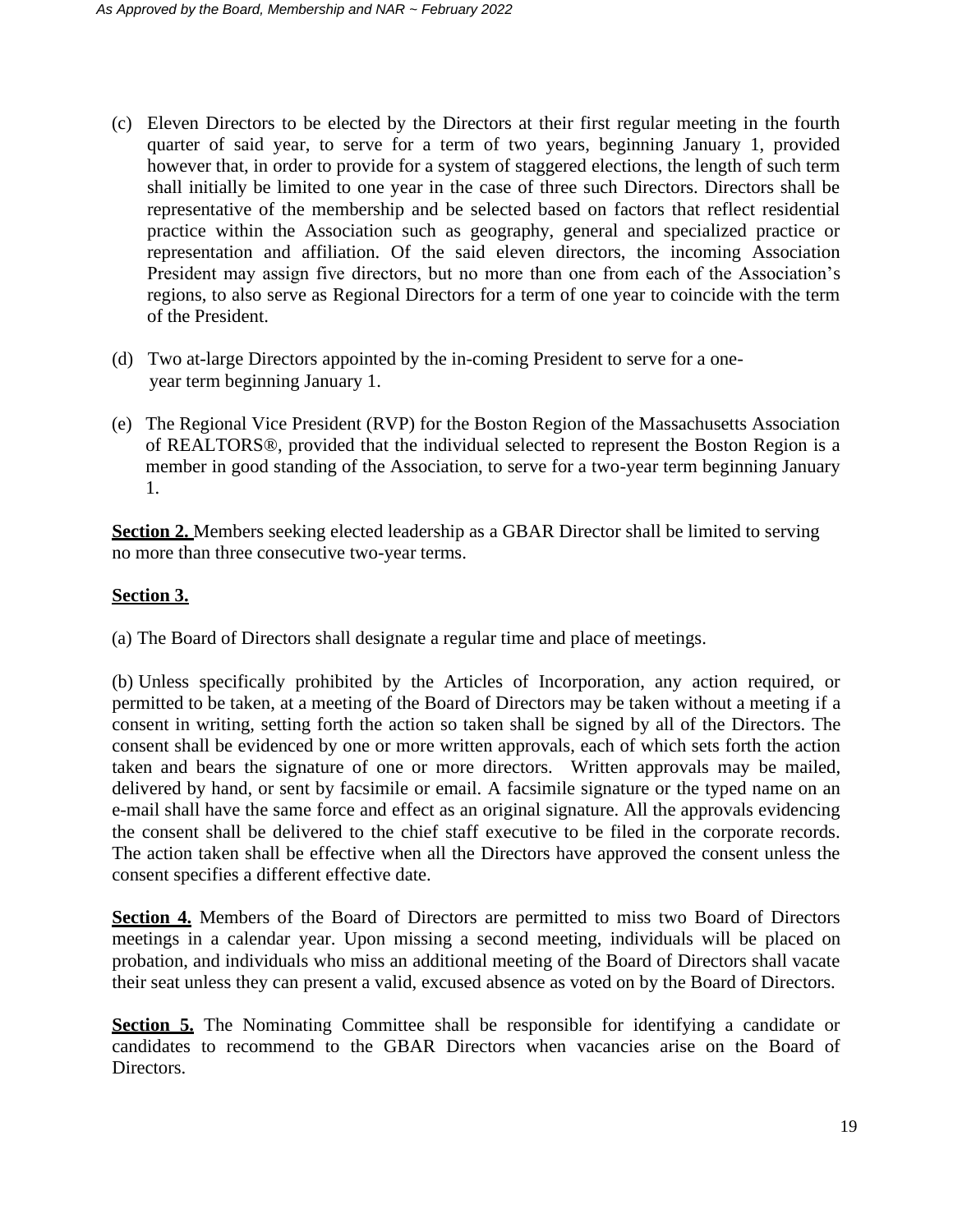Section 6. The Directors shall meet regularly every other month, except during July and August. Special meetings may be called at any time by the President or upon written request of not less than five Directors. Any call for a special meeting of the Directors shall state the purpose, time and place of the meeting, and notice of the meeting shall be mailed at least five days in advance by the President.

**Section 7.** Nine members of the Board of Directors shall constitute a quorum. When a quorum is present, a majority shall decide any matter properly brought before such meeting.

**Section 8.** The Directors may employ a Chief Staff Executive Director and such other personnel as may be necessary to carry out the Association's programs.

**Section 9.** The Directors, with the approval of the Directors of the Greater Boston Real Estate Board, shall adopt such rules and regulations and standards of practice as they may deem expedient for admission to and continuance of membership in the Association, and for the good order, comfort and convenience of the members, and prescribe and enforce penalties for violation thereof.

**Section 10.** Electronic Transaction of Business. To the fullest extent permitted by law, the Board of Directors or membership may conduct business by electronic means.

Section 11. Attendance by Telephone or Video Conference. Members of Board of Directors may participate in any meeting through the use of a conference telephone or similar communications equipment by means of which all persons participating in the meeting can hear each other. Such participation shall be at the discretion of the President and shall constitute presence at the meeting.

## **Article XIII – Executive Committee**

**Section 1.** There shall be an Executive Committee consisting of the President, the Presidentelect, the Vice President, the Treasurer, the Immediate Past President and the Greater Boston Regional Representative to the Massachusetts Association of REALTORS®.

**Section 2.** The Executive Committee shall be empowered to act, at the discretion of the President, for the Directors during the interim between Directors' meetings, but all acts of the Executive Committee shall be reported at the ensuing meeting of the Directors and subject to its approval. Four members of the Executive Committee, a majority of which shall decide any matter properly before it, shall constitute a quorum.

**Section 3.** Regarding financial matters, the Executive Committee shall be empowered to authorize expenditures by reallocating funds between budgeted items, and/or authorize unbudgeted expenditures in the aggregate amount, of up two percent (2%) of the Approved Annual Association Budget between regular meetings of the Board of Director's, but all acts of the Executive Committee shall be reported at the ensuing meeting of the Directors and subject to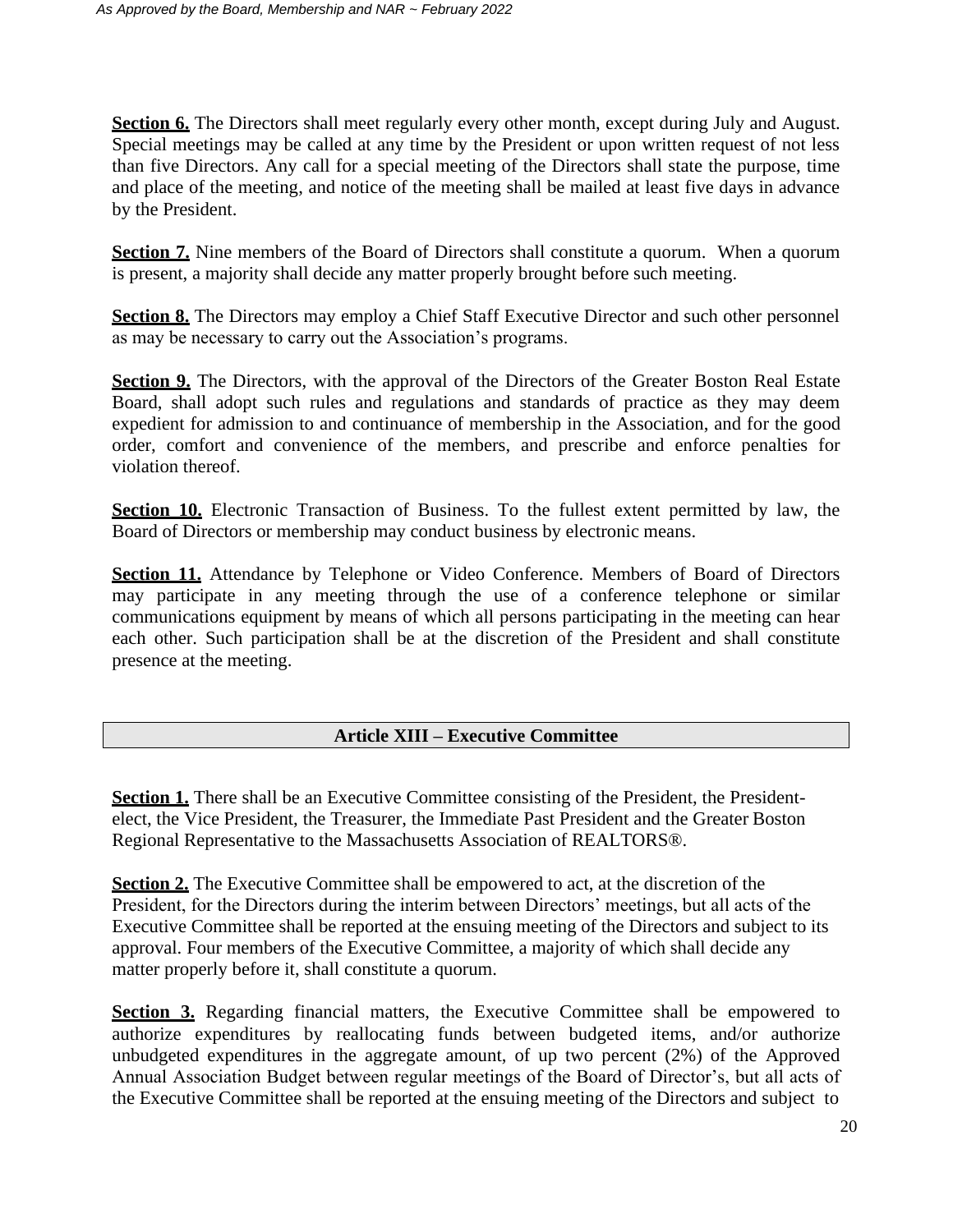its approval. Any action involving any increase of long-term debt requires prior approval of the Board of Directors.

**Section 4.** Electronic Transaction of Business. To the fullest extent permitted by law, the Executive Committee may conduct business by electronic means.

## **Article XIV – Association Elections**

**Section 1.** There shall be a Nominating Committee of five, appointed by the President, subject to a 2/3 vote of the elected Directors present, to serve for one year, beginning January 1, consisting of the immediate past President, unless ineligible by reason for membership status or conflict, who shall serve as chairperson, and four additional members at least two of whom shall not be members of the Board of Directors and two of whom are either current Directors or past presidents of the Association.

**Section 2.** The Nominating Committee shall be responsible annually for filling the following positions:

- a) President, President-elect, Vice President and Treasurer of the Association;
- b) Directors;
- c) MAR regional vice president for Greater Boston;
- d) MAR State Director seats;
- e) NAR Director seats, with one seat each year to be reserved for the Association president and any additional seats to be open to all members with selection of a recommended candidate(s) to be made by the Nominating Committee and election to be by the Board of Directors; and,
- f) Directors of the Greater Boston Real Estate Board.

**Section 3.** The Nominating Committee shall name one candidate for each position to be filled. Prior to naming any candidate, the Nominating Committee shall solicit recommendations from the membership. The report of the Nominating Committee shall be submitted to the President and mailed or electronically communicated to the Directors no later than fifteen calendar days prior to the meeting of the Directors at which the election is to take place. Additional nominations may be made by petition, signed in writing by at least five Directors or 25 members in good standing, provided such nominations shall be in the hands of the President at least 10 days prior to the meeting of the Directors at which the election is to take place, and that notice to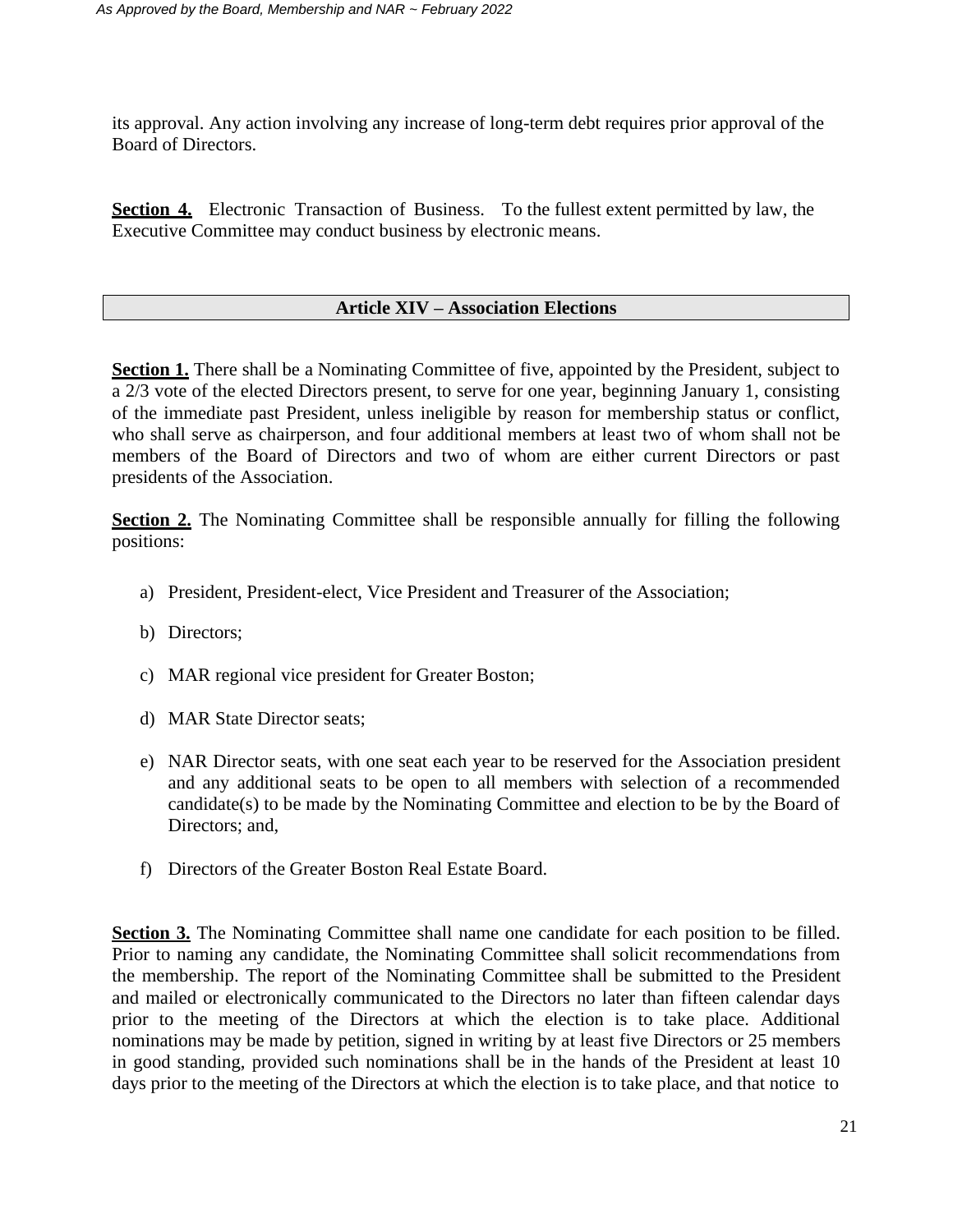the Directors occur at least five days prior to the meeting at which the election is to take place. If additional nominations are made, the election shall be by secret ballot. Nominations from the floor are prohibited. Nothing herein contained shall be deemed to affect the succession rights of the President-Elect, as set forth in Article XI, Section 4 of these Bylaws.

**Section 4.** At its first regular meeting in the fourth quarter of said year, the Directors shall elect the President, President-elect, Vice President, Treasurer, Directors, MAR regional vice president for Greater Boston, and state directors. Officers shall be elected by a majority vote of those directors present and voting and local and state directors by a plurality vote of those present and voting. In instances of a contested seat, the election shall be by ballot. If there are more than two nominees for any office, and no one receives a majority vote on the first ballot, the second ballot shall be taken only on the two nominees receiving the highest vote total.

**Section 5.** The proposed slate, and ballot in instances of a contested seat, shall contain an alphabetical listing by position, including the name, office affiliation, business address and community of residence of all officer and director candidates.

## **Article XV - Association Meetings**

**Section 1. Annual Meetings.** The Annual Meeting of the Association shall be held each year, on a date, at a place and hour to be designated by the Board of Directors.

**Section 2. Special Meetings**. Special meetings of the Association may be called by:

- (a) The President of the Association;
- (b) The Directors of the Association; or
- (c) Twenty percent of the members of the Association.

**Section 3.** Any call for a special meeting of the Association shall state the purpose, time and place of the meeting, and notice of the meeting shall be mailed or electronically communicated at least one week in advance by the President of the Association.

Section 4. Those members present at any meeting of the Association, after due notice of at least five days prior thereto, shall constitute a quorum. When a quorum is present, a majority shall decide any matter properly brought before such meeting.

**Section 5.** Although members may meet on regional or town levels to network and promote charitable and other activities within their town or region, members shall not advertise any meeting or program so as to suggest that the meeting or event is an official function of the Association or the Board without first seeking approval of the Board of Directors.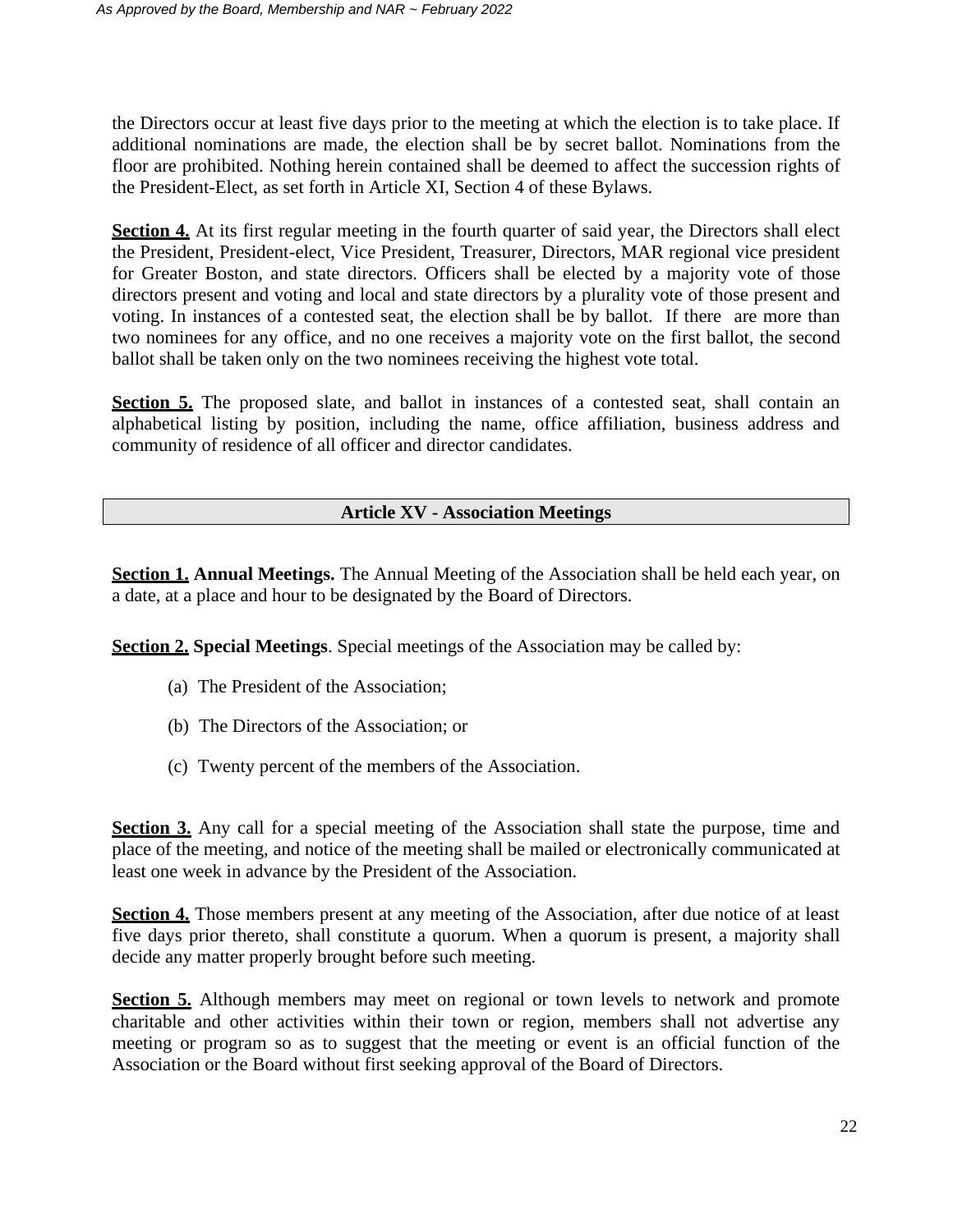Section 6. In addition to Meetings under this Section, where Association business is conducted, the Association shall enhance delivery of services and communication with its members by providing relevant programs directly to and in conjunction with regional groups of its members.

**Section 7. Votes.** Votes may be cast at the Annual Meeting or any special meetings of the Association in person or by a written proxy, in a form approved by the Board of Directors, and signed by any eligible Member not in attendance at the meeting and delivered to the Chief Staff Executive prior to the call for a vote. Proxies may be mailed, delivered by hand, or sent by facsimile or email. A facsimile signature or the typed name on an e-mail shall have the same force and effect as an original signature.

## **Article XVI – Committees**

## **Section 1. Standing Committees.**

(a) The President shall appoint from among the REALTOR® members, subject to confirmation by the Board of Directors, the following standing committees:

Annual Award Selection Membership Professional Standards Grievance Committee

Unless specifically stated the term of all committees shall end on December 31 of each year.

(b) The President may also appoint from among the REALTOR® members, subject to confirmation by the Board of Directors, committees including, but limited to, the following areas: Business Development, Communications, Community Service, Education, Programming, and Technology.

Unless specifically stated the term of all committees shall end on December 31 of each year.

(c) The President may appoint Affiliate Members, subject to confirmation by the Board of Directors, to the committees in Section 1 (a), except for the Grievance and Professional Standards Committees. Such Affiliate members shall have full rights of participation in such committee proceedings.

(d) The purpose of the Annual Awards Selection Committee is to solicit nominations and select a recipient for the REALTOR® of the Year Award, the Andrew F. Hickey REALTOR® Distinguished Service Award, Good Neighbor Award, Affiliate Member of the Year Award, Rising Star Award, and REALTOR® Spirit Award. The nomination and selection process for all awards shall be determined by the Board of Directors.

**Section 2. Special Committees.** The president shall appoint, subject to confirmation by the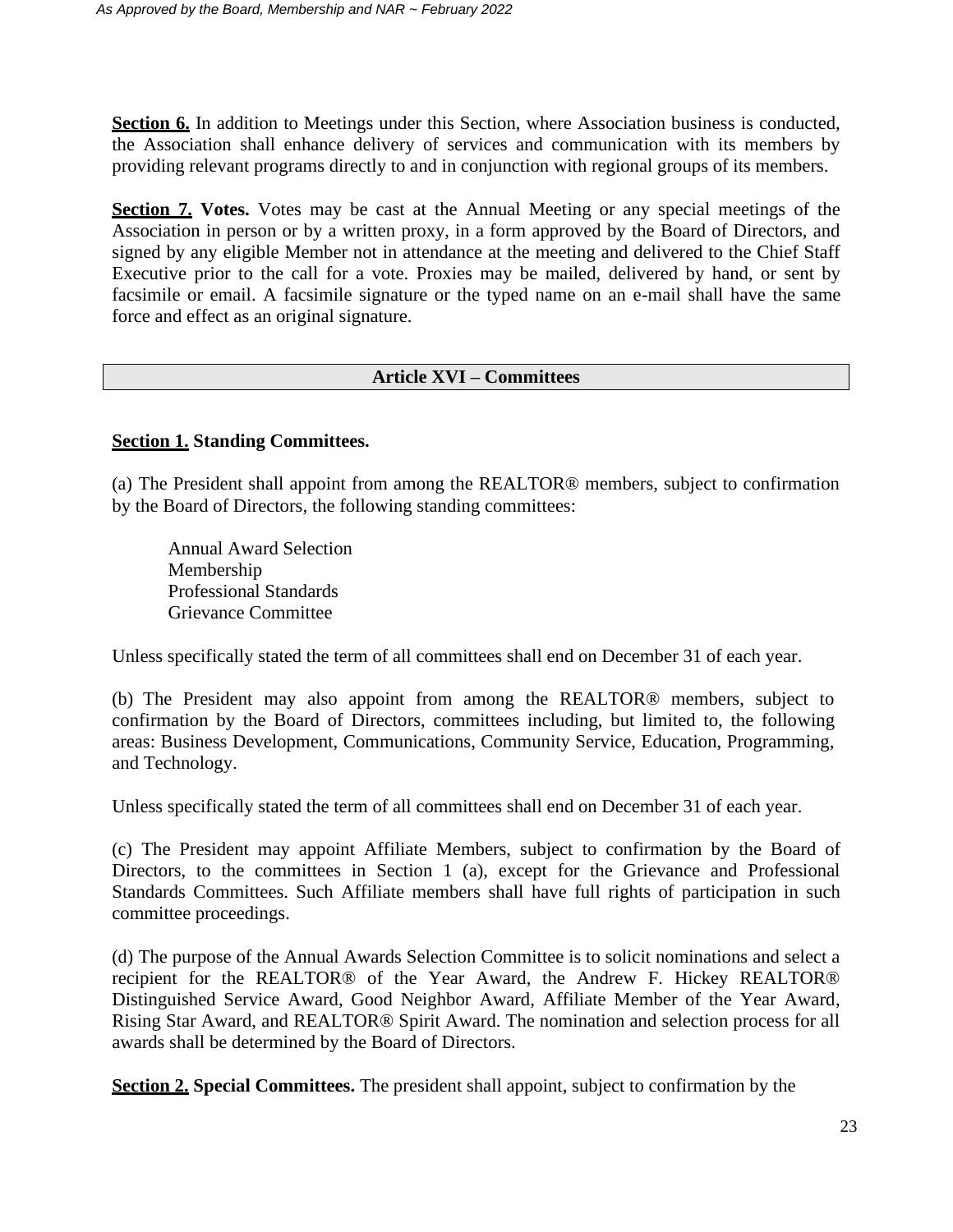board of directors, special committees or presidential advisory groups as deemed necessary.

**Section 3. Organization.** All committees shall be of such size and shall have duties, functions, and powers as assigned by the president or the board of directors except as otherwise provided in these Bylaws.

**Section 4. President.** The President of the Association and the President of the Greater Boston Real Estate Board shall be ex-officio members of all committees.

**Section 5.** All actions of any committees shall be subject to the approval, by review or reaffirmation, of the Directors.

**Section 6.** At committee meetings, a majority of the committee shall constitute a quorum except that when a committee consists of nine members or fewer, five shall constitute a quorum. When a quorum is present, a majority shall decide any matter properly brought before the meeting.

**Section 7. Action without Meeting.** Any committee may act by unanimous consent in writing without a meeting. The consent shall be evidenced by one or more written approvals, each of which sets forth the action taken and bears the signature of one or more directors. Written approvals may be mailed, delivered by hand, or sent by facsimile or email. A facsimile signature or the typed name on an e-mail shall have the same force and effect as an original signature. All the approvals evidencing the consent shall be delivered to the chief staff executive to be filed in the corporate records. The action taken shall be effective when all the committee members have approved the consent unless the consent specifies a different effective date.

**Section 8. Attendance by Telephone or Video Conference.** Members of a committee may participate in any meeting through the use of a conference telephone or similar communications equipment by means of which all persons participating in the meeting can hear each other. Such participation shall be at the discretion of the president and shall constitute presence at the meeting.

#### **Article XVII – Amendments**

**Section 1.** These Bylaws may be amended by the two-thirds vote of the members present and qualified to vote at any meeting at which a quorum is present, provided the substance of such proposed amendment or amendments shall be plainly stated in the call for the meeting, except that the board of directors may, at any regular or special meeting of the board of directors at which a quorum is present, approve amendments to the Bylaws which are mandated by NAR policy.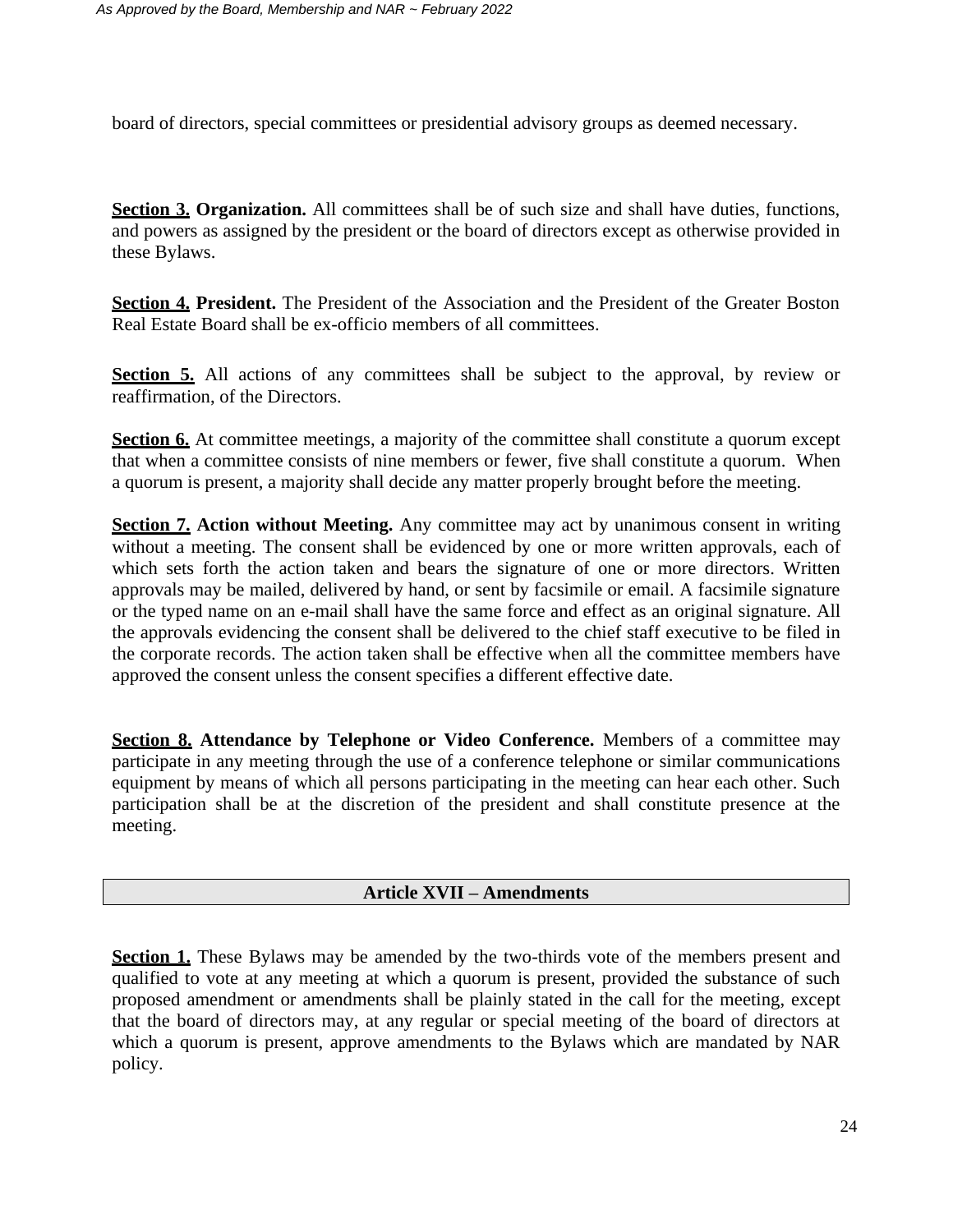These Bylaws may be amended by an affirmative vote of two-thirds of the members present at any meeting of the Association, provided that such amendment shall have been approved first by the Directors and provided further that at least ten days notice in writing shall have been given to the members of the Association and to the President of the Greater Boston Real Estate Board of the intention to amend, together with a copy of the proposed amendment.

However, any such amendments so voted shall not become effective until or unless such amendment or amendments are approved by the Directors of the Greater Boston Real Estate Board.

**Section 2.** Notice of all meetings at which amendments are to be considered shall be mailed or electronically communicated to every member eligible to vote at least one (1) week prior to the meeting.

**Section 3.** Amendments to these Bylaws affecting the admission or qualification of REALTOR® and Institute Affiliate members, the use of the terms REALTOR® and REALTORS®, or any alteration in the territorial jurisdiction of the Association shall become effective upon their approval as authorized by the board of directors of the NATIONAL ASSOCIATION OF REALTORS®.

## **Article XVIII – Headquarters**

The office of the Association shall be at the headquarters of the Greater Boston Real Estate Board.

## **Article XIX - Finances and Limitation of Liability**

**Section 1.** Any budget of the Association shall be subject to the approval of the Directors of both the Association and the Greater Boston Real Estate Board. The Greater Boston Real Estate Board shall not be liable for any acts, expenditures or commitments unless such acts, expenditures or commitments shall have been approved by the Directors of the Board.

**Section 2.** Unless otherwise required by the Directors of the Greater Boston Real Estate Board, all funds of the Association, including any special funds contributed to it by its members or others, shall be segregated and kept in a special account for the use of the Association. The Association's funds shall be audited annually and the Treasurer shall submit the auditor's financial statement to the Directors at least once each year for the preceding fiscal year, and shall make due accounting at such other times as may be set by the President or the Directors.